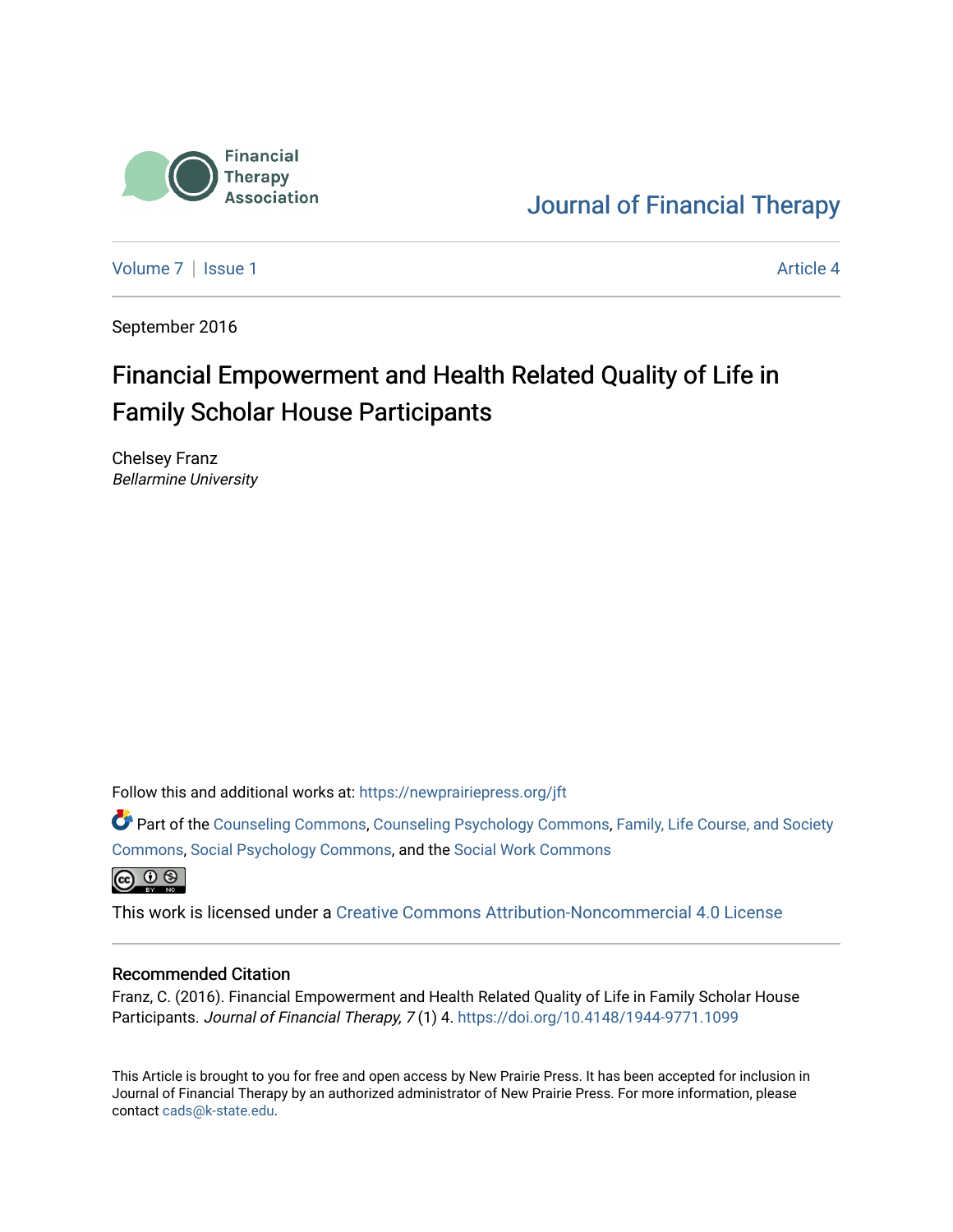# Financial Empowerment and Health Related Quality of Life in Family Scholar House Participants

#### Cover Page Footnote

The author thanks Dr. Kathleen Cooter of Bellarmine University and Drs. Monica Wendel, Richard Wilson and Pavel Zahorik of the University of Louisville for their insight and expertise that greatly assisted the research. These individuals may not agree with all the interpretations or conclusions of this paper.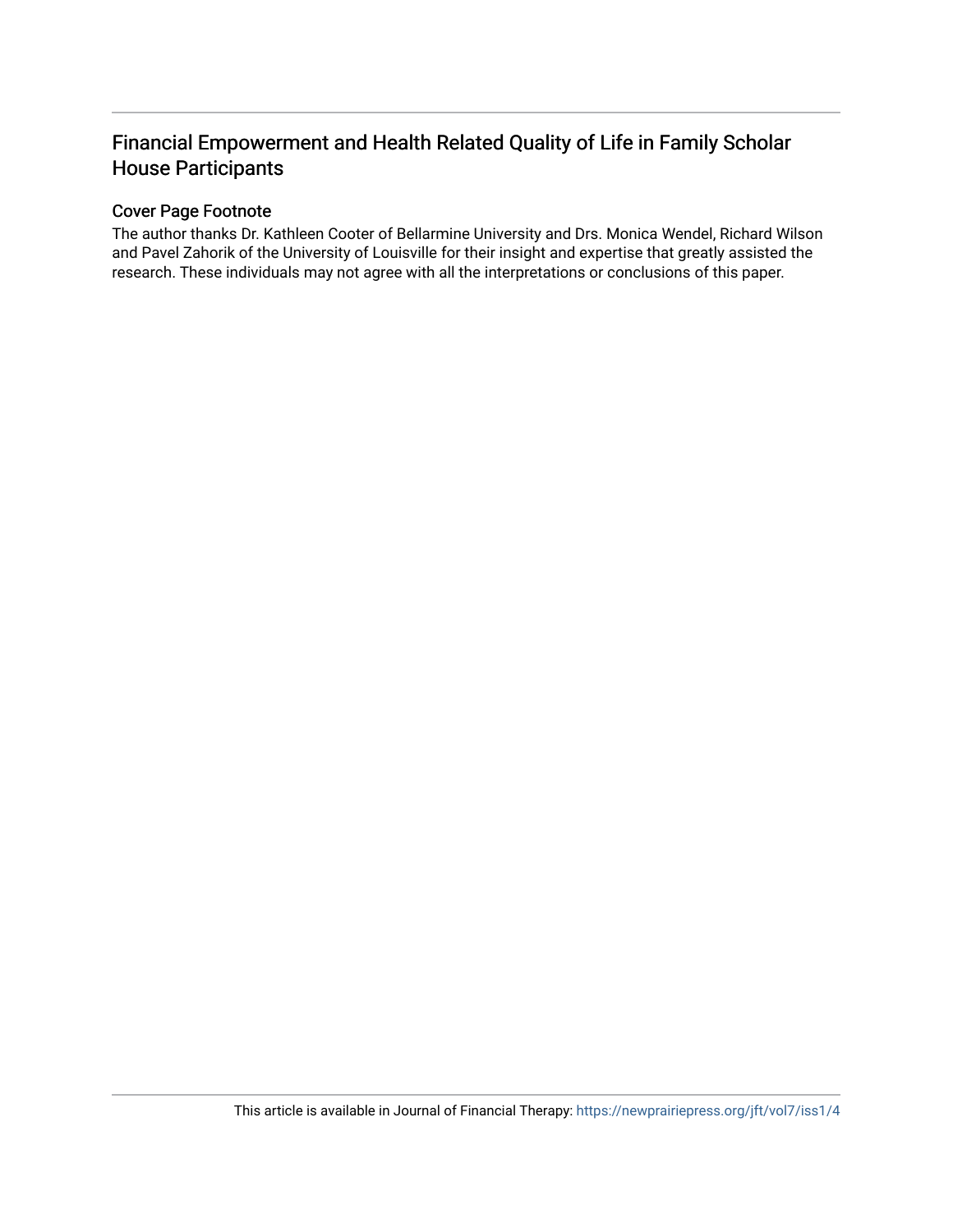# **Financial Empowerment and Health Related Quality of Life in Family Scholar House Participants**

# **Chelsey Erbaugh Franz, Ph.D.** *Bellarmine University*

*Research demonstrates an association between poverty and health. Populations in poverty suffer from poor mental and physical health, and thus, poor health-related quality of life. Research also indicates people living in the lower socio-economic categories experience higher levels of stress that are associated with these health declines. Family Scholar House, a local community intervention designed to alleviate poverty and improve socio-economic status by providing college education and support to single parents, combats these health outcomes by addressing the five social determinants of health (economic stability, education, social and community context, health care, and neighborhood and built environment). Quantitative analysis indicates an improvement in mental health among Family Scholar House participants: 0-12 month participants reported significantly more mentally unhealthy*  days than a control group; however, this difference is no longer significant at the end of *participant's time in the program. Qualitative analysis suggests this improvement may be due to stress reduction related to increased economic stability and financial security gained through an intentional implementation of a financial empowerment curriculum within the Family Scholar House program. Implementation of financial empowerment into community programs designed to alleviate poverty may improve mental health and thus health-related quality of life.*

*Keywords*: *quality of life; financial empowerment; mental health; poverty; community support*

In the United States, one of the wealthiest countries in the world, an alarming 50 million Americans are living below the federal poverty line; sixteen million are children [\(United States Census Bureau, 2012\)](#page-20-0). The Family Scholar House (FSH) in Louisville, Kentucky, works to alleviate poverty with an aim "to end the cycle of poverty and transform our community by empowering families and youth to succeed in education and achieve life-long self-sufficiency" [\(Family Scholar House, 2014,](#page-18-0) para. 1). Established in 1995 as Project Women, the organization was formed with the purpose of assisting single mothers in breaking their cycle of poverty. Initially providing housing and educational assistance to one single mother, the program has grown considerably over the past 20 years and now serves hundreds of families each year. The intent of the program is to assist clients with achieving a Bachelor's degree. With this degree and the education, support, and empowerment provided by Family Scholar House, the participants hope to secure self-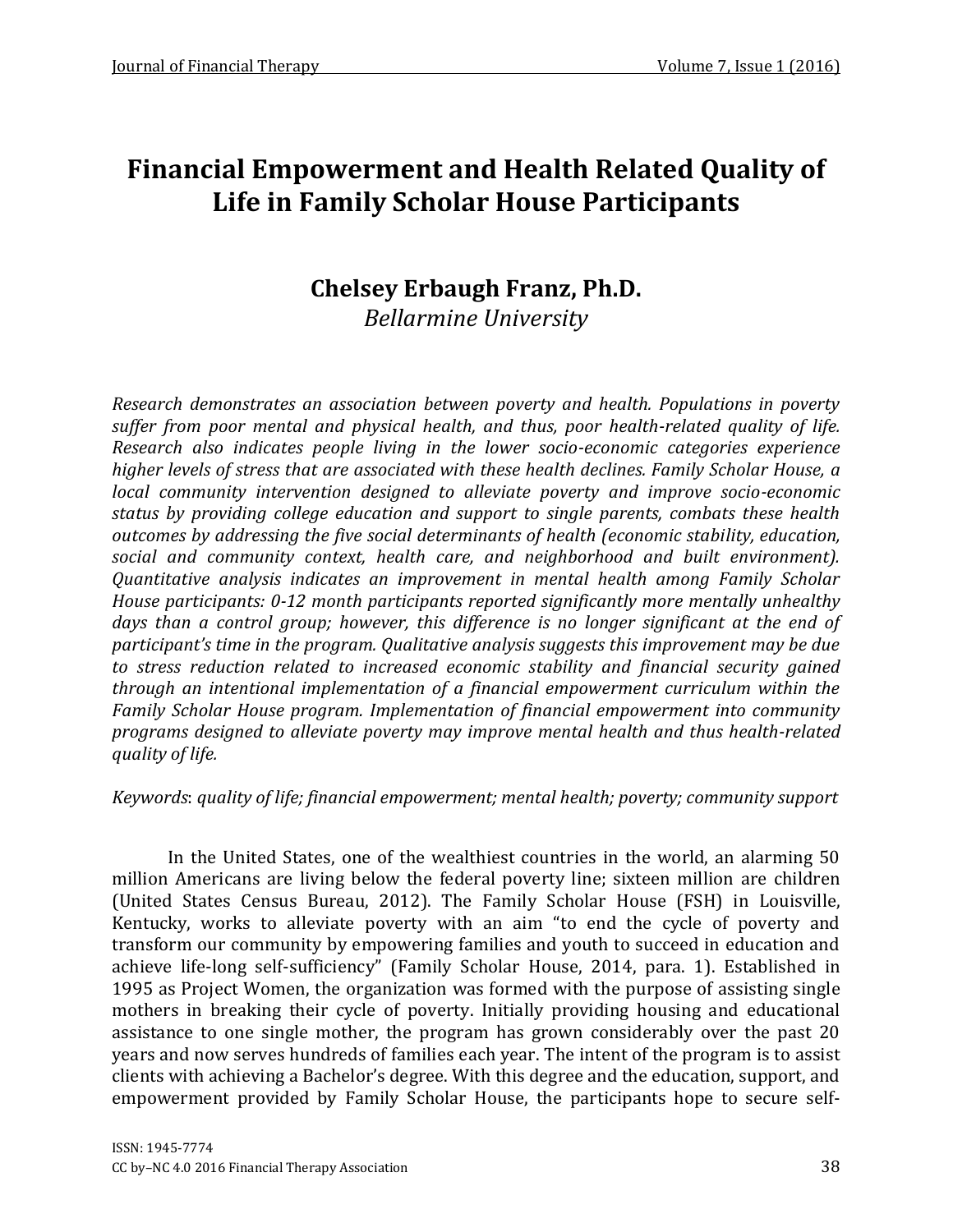sufficiency and reduce reliance on public assistance. Since the program began, 347 families, including 528 children, have lived in the Family Scholar House residential program. The participants have completed 93% of the college credits attempted and 75% have exited the program to stable employment. In addition, 100% of the participants exited the program into stable housing, a key factor of success, considering 100% of the participants entered the program homeless or with unstable housing [\(Family Scholar House, 2014\)](#page-18-0).

The Family Scholar House is one of several community interventions designed to reduce poverty. People living in poverty situations face several barriers to achieving optimal health-related quality of life (HRQoL), which includes mental, physical, and emotion well-being [\(Adler et al., 1994;](#page-18-1) [Backlund et al., 2007;](#page-18-2) [Baker, Sudano, Albert,](#page-18-3)  [Borawski, & Dor, 2001\)](#page-18-3). For example, an individual living in poverty more often lacks money to pay for physical therapy services, lives in an area where physical therapy clinics are few, and lacks the opportunity to drive or take public transportation to an alternative form of therapy, such as an outdoor walking trail. Resources, access, and opportunities that improve health-related quality of life are afforded to some members of society, but not to all [\(Wilson, 2009\)](#page-21-0). When examining poverty and socio-economic status and the role they play in health outcomes, researchers have conducted studies on the disparities related to these specific factors. However, only within the last decade has an effort been made to collaborate among professionals from multiple disciplines to design, implement, and evaluate interventions through a lens that considers the complexity of the social determinants of health and how these factors influence health-related quality of life.

The social determinants of health include "the circumstances in which people are born, grow up, live, work and age, and the systems put in place to deal with illness" [\(World](#page-21-1)  [Health Organization, 2008,](#page-21-1) para. 11). Specifically, Healthy People 2020 describes social determinants of health as economic stability, education, social and community context, health and health care, and neighborhood and built environment. These five determinants affect a person's health-related quality of life in a variety of different, and often intersecting, ways [\(U.S. Department of Health & Human Services, 2014a\)](#page-20-1). For example, research indicates that in the U.S., individuals in lower SES categories live in neighborhoods with higher crime rates (neighborhood and built environment) and are provided sub-par schooling (education). These components lead to a life trajectory commonly ending in either the prison system (social and community context) or a lower paying job (economic stability). The combination of these determinants ultimately creates poor health-related quality of life [\(Alexander, 2012;](#page-18-4) [Guggenheim, 2010\)](#page-19-0). Thus, in an effort to alleviate poverty and improve health-related quality of life, community programs, clinicians, and state agencies working with populations in poverty must address each of the social determinants of health. Support systems often focus on housing or health care, yet long-term economic stability, attained through financial empowerment, is still a new concept within the state and local agencies and community programs designed to assist populations in poverty. Thus, the specific aim of this article is to explore the relationship between financial empowerment and health-related quality of life in a community program designed to alleviate poverty by addressing the various social determinants of health, which includes economic stability.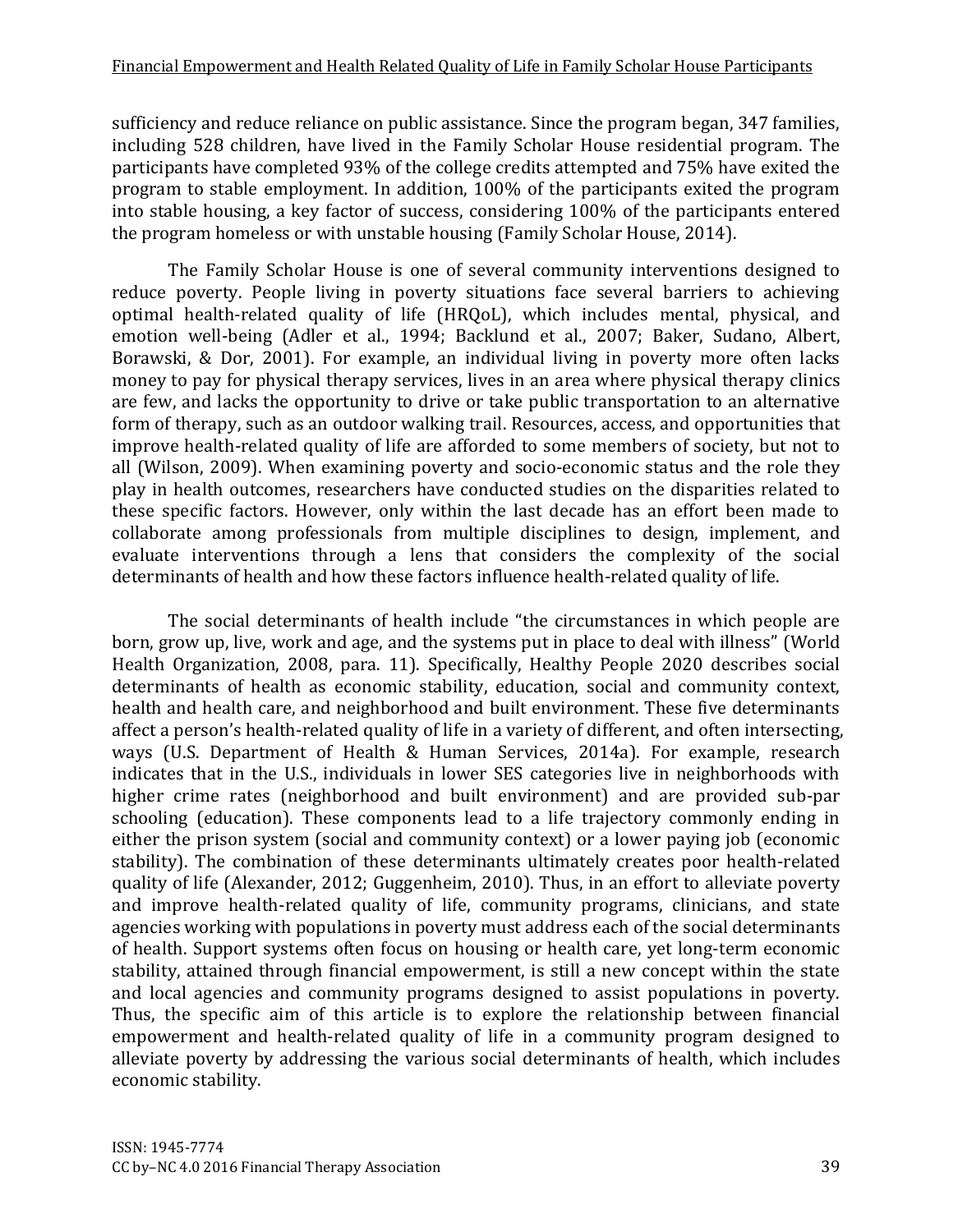#### **LITERATURE REVIEW**

#### **Poverty, socio-economic status, and health**

Health-related quality of life (HRQoL) is defined by the CDC as "an individual's or group's perceived physical and mental health over time" [\(Centers for Disease Control and](#page-18-5)  [Prevention, 2000,](#page-18-5) p. 5). Health-related quality of life is affected by both mental and physical health outcomes. Although a newer measurement of an individual's health, studies indicating poor physical and mental health outcomes would also indicate poor healthrelated quality of life. Thus, studies examining health outcomes are also indicative of health-related quality of life. For the purpose of this article, physical and mental health outcomes are viewed as health-related quality of life outcomes.

Research has long shown the relationship between poverty, socio-economic status (SES), and physical and mental health [\(Adler et al., 1994;](#page-18-1) Backlund [et al., 2007;](#page-18-2) [Centers for](#page-18-6)  [Disease Control and Prevention, 2010;](#page-18-6) [Nesbitt, Harris, Hall, & Pallam, 2012;](#page-19-1) [Nobles,](#page-19-2)  [Ritterman Weintraub, & Adler, 2013;](#page-19-2) [U.S. Department of Health & Human Services, 2014b;](#page-20-2) [Wilson, 2009\)](#page-21-0). The most commonly cited systematic review on socio-economic status and physical and mental health, by Alder et al., indicates a graded association of health at all levels of SES. Examining multiple variables associated with socio-economic status and health including psychological effects (hostility, depression), social ordering effects (one's position in the SES hierarchy), and health behaviors (alcohol, smoking, physical activity) the authors found that as one's SES improves, so does one's health; as one's SES declines, so does one's health [\(Adler et al., 1994\)](#page-18-1). Research also supports indirect associates between socio-economic status and health. Gallo and Matthews (2003) examined the role of low SES, negative emotions and cognitions, and physical health related outcomes providing evidence for an association between low socio-economic status and hostility, hopelessness, anxiety, and depression.

A complementary way to examine the role of socio-economic status in health is to consider income inequality [\(Lynch et al., 2005;](#page-19-3) [Pickett & Wilkinson, 2007,](#page-20-3) [2015\)](#page-20-4). Building on several previous studies that found that higher inequality relates to poorer population health [\(Lynch et al., 2000, 2004, 2005;](#page-19-3) [Wilkinson & Pickett, 2006, 2007, 2008,](#page-20-5) [2009\)](#page-20-6), researchers provided evidence to support a causal relationship between income inequality and poor physical and mental health outcomes [\(Pickett & Wilkinson, 2015\)](#page-20-4). They utilized an epidemiological causal framework that considers evidence as a whole, rather than identifying individual study findings, to determine if exposure (income inequality) caused an outcome (poor health and well-being). The researchers found that 94% of the studies showed at least one association between income inequality and poor health, citing an inverse relationship between inequality and health and direct relationship between inequality and violence [\(Pickett & Wilkinson, 2015\)](#page-20-4). Furthermore, they cited multiple studies that supported the role of chronic stress and poor health outcomes to demonstrate the effect of income inequality on health. The authors found evidence to suggest a causal connection between income inequality and physical and mental health [\(Pickett &](#page-20-4)  [Wilkinson, 2015\)](#page-20-4).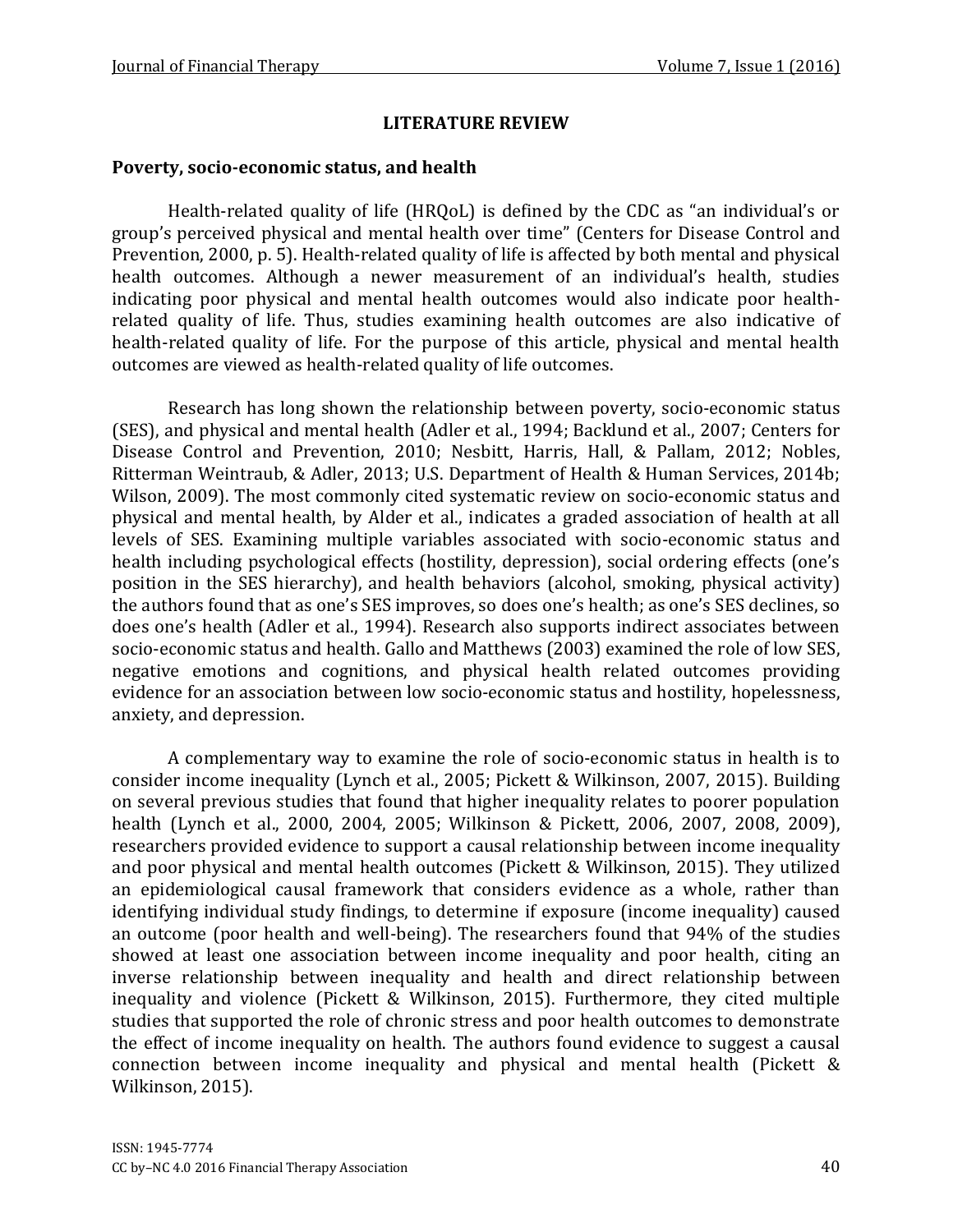### **Interventions**

With substantial evidence citing disparities in health among those in poverty situations, governmental programs to improve health-related quality of life of those in poverty have been in effect for several years. The supplemental nutrition assistance program (SNAP) and women, infant, and children program (WIC) were designed to improve physical health outcomes for U.S. citizens [\(United States Department of](#page-20-7)  [Agriculture, 2012,](#page-20-7) [2014\)](#page-20-8). Other interventions, including housing assistance, tax relief, job training, and income assistance have also been implemented at both the state and federal levels [\(The White House, 2014\)](#page-20-9). Brooks and Wiedrich (2012) used a ranking system to compare states based on policies designed to financially assist individuals and families living below 150% of the federal poverty level (e.g., providing funding for individual development accounts, protection from payday lenders, removal of asset limits on TANF and SNAP). The authors demonstrated that states with multiple and strong policies have individuals and families who are better suited to handle financial crises (e.g., The Great Recession) which may carry over into improved health-related quality of life [\(Brooks &](#page-18-7)  [Wiedrich, 2012\)](#page-18-7).

## **Financial Empowerment Interventions**

Another intervention to alleviate poverty is through financial empowerment. Financial empowerment increases economic stability, which may reduce stress and improve health. Studies suggest that long-term economic stability may be achieved by providing the necessary knowledge for one to make sound financial decisions [\(Clark,](#page-18-8)  [Morrill, & Allen, 2012;](#page-18-8) [Collins & O'Rourke, 2010](#page-18-9); [Danes, 2012;](#page-18-10) [Gale, Harris, & Levine, 2012;](#page-19-4) [Letkiewicz & Fox, 2014;](#page-19-5) [van Rooij, Lusardi, & Alessie, 2012\)](#page-20-10).

At the community level, a successful financial empowerment program to note is in New York [\(NYC Department of Consumer Affairs Office of Financial Empowerment, 2013\)](#page-20-11). In 2006, with the creation of the Office of Financial Empowerment (OFE), New York City started a program to improve the financial health of its residents. The OFE set three overarching goals: "Empower individuals with low incomes by ensuring that they have sufficient knowledge to make financial decisions in their own best interest; increase financial stability in low income households by increasing assets, decreasing debts, and boosting incomes to help families meet their present and future needs; make NYC's financial marketplace safer by diminishing predatory practices and increasing access to appropriate and affordable products and services" (NYC Department of Consumer Affairs Office of Financial Empowerment, 2013, p. 10). Recognizing the need to make financial empowerment part of the many services available to low-income populations, OFE dictated financial empowerment be integrated into the existing social services. The Office of Financial Empowerment fostered strong partnerships with city agencies to ensure an understanding of the importance of financial empowerment of low-income families and individuals and then utilized pilot studies to demonstrate the positive impact of financial empowerment across the levels of social services. Data were collected via social service providers from client meetings and verified through bank statements, loan statements, and credit score print outs. Outcomes included, among others, debt reduction, increased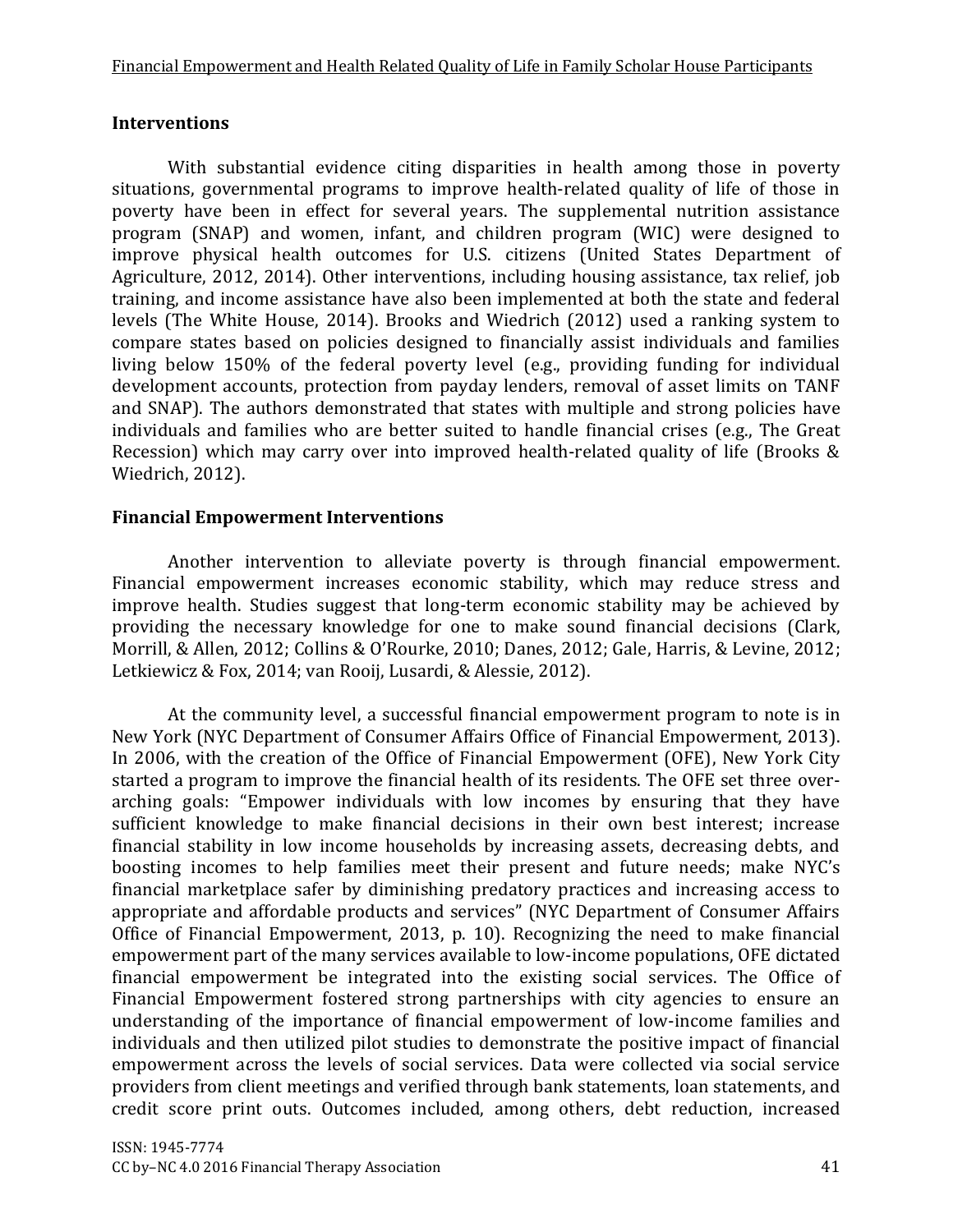savings, and improved credit scores [\(NYC Department of Consumer Affairs Office of](#page-20-11)  [Financial Empowerment, 2013\)](#page-20-11).

Following the lead of NYC, Louisville, KY, joined the Cities for Financial Empowerment (CFE) Coalition and began implementing financial empowerment training at the social service provider level across multiple city government agencies and local community partnerships, including the Family Scholar House. The Family Scholar House training included educating the case managers on approaches to working with their clients on budgets and cash-flow analyses. In addition, the case managers received training on behaviors of people in poverty, banking practices, lending institutions, and investment opportunities. Pre- and post-surveys given at financial empowerment trainings noted improvements in social service provider's financial knowledge, as well as confidence in discussing finances with their clients, both common barriers to assisting clients with financial empowerment (T. Lentz, personal communication, January 12, 2014).

At the Family Scholar House, this training was added to an existing curriculum designed to provide various support systems to the single parents as they work towards completion of a Bachelor's degree. Support provided by the program includes safe, affordable housing in a community of like-minded families, assistance with academics, and education on health, wellness, parenting, and finances. Residents are provided Section 8 housing, which reduces their rent to 30% of their income. To assist with educational costs, the campuses provide internet, computers, printers, and resources for scholarships and grants. Moreover, at no cost, the residents have access to apartment furniture, clothing for themselves and their children, and food.

In addition, Future Funds, a savings program where residents are required to put \$10 per month into an FSH saving account, provide the residents with a "safety net" when leaving the program. This money is returned upon graduation and can be combined with the Family Scholar home ownership program. With this program, residents save money towards purchasing a new home; this money is matched (or more) upon graduation (Family Scholar House, 2014).

Family Scholar House addresses each of the social determinants of health in an effort to reduce poverty and improve health-related quality of life. Research indicates multiple factors influence both individual and population health-related quality of life, and social determinants demand consideration when developing interventions designed to improve health-related quality of life. Specifically, little information is available on the role of financial empowerment within the social determinants of health and the impact on poverty reduction. Therefore, this current study contributes to the research gap by evaluating the Family Scholar House program within the framework of the social determinants of health, and exploring the role of financial empowerment on health-related quality of life.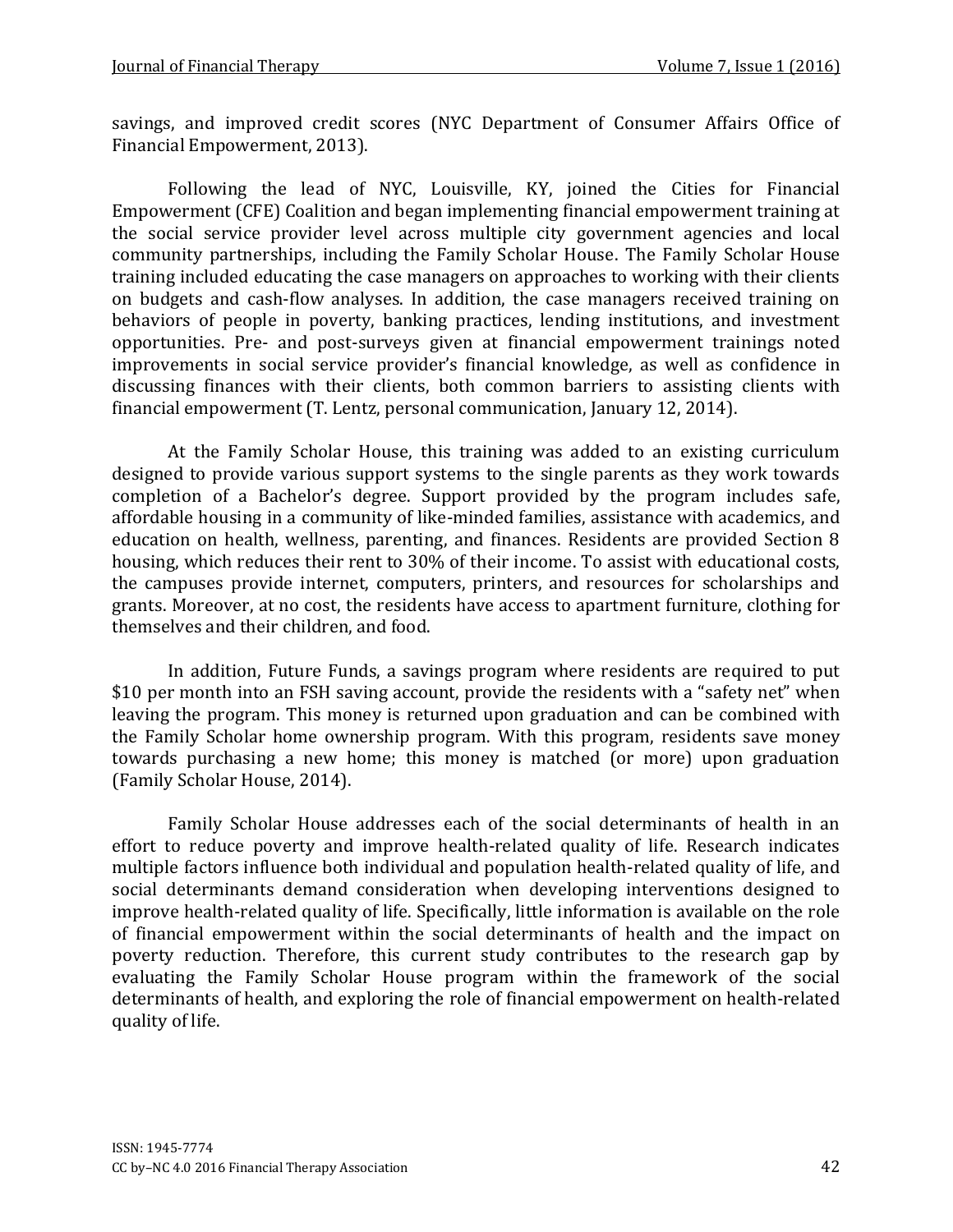## **METHOD**

In an effort to understand the effects of financial empowerment on health-related quality of life in a program that addresses the social determinants of health, the current study utilized a cross-sectional survey and focus group discussions. By better understanding the role of financial empowerment concerning health-related quality of life, social service providers can design and implement programs and interventions to serve individuals and populations living in poverty situations.

# **Sampling Procedure**

The population for the current study consisted of six sub-groups: pre-residential, residential (year 1, year 2, year 3, and year 4), and graduate Family Scholar House participants in Louisville, Kentucky. The survey and focus group discussions were approved by the University of Louisville's Institutional Review Board and endorsed by the Family Scholar House Program. At the time of data collection, there were 28 families in the pre-residence stage, 215 families in the FSH residential program, and 132 graduates. Utilizing Survey Monkey, a Scholar House administrator sent out a health-related quality of life survey, via email, to all the members of the categories listed above. To be in the program, participants must have a high school diploma or GED, thus the researcher assumed all participants could read and understand the survey. The Scholar House administrator also gathered demographic information on all the above participants. This information allowed the researcher to determine if the sample was descriptive of the Family Scholar House population.

In addition, the researcher examined data from the Behavioral Risk Factor Surveillance System (BRFSS) for single female parents in Louisville, Kentucky to serve as a control. BRFSS is a national telephone-based health survey utilizing, among other questions, the health-related quality of life survey.

The population for the focus group discussions consisted of the same FSH participants. In the emails sent to the participants, volunteers were requested, on the email and on the survey, to attend a focus group. The researcher offered an incentive of a \$20 gift card, dinner, and free childcare for focus group participation. A Family Scholar House administrator chose the dates and times for the focus group discussions. A doctoral candidate trained in the implementation of iterative thematic of qualitative analysis put forth by Bradley, Curry, and Devers (2007) led the discussion.

# **Respondent Characteristics**

Ninety-two single female parents responded to part or all of the online survey. Of these respondents, nearly 90% were in the residential program. The average age of the respondent was 27, with ages ranging from 18-45 years. The average number of children in each household was just under two. The majority of participants were in the Family Scholar House program for 13-24 months. Thirty-eight single female parents took part in the focus group discussions. Residents from each of the Louisville campuses were represented.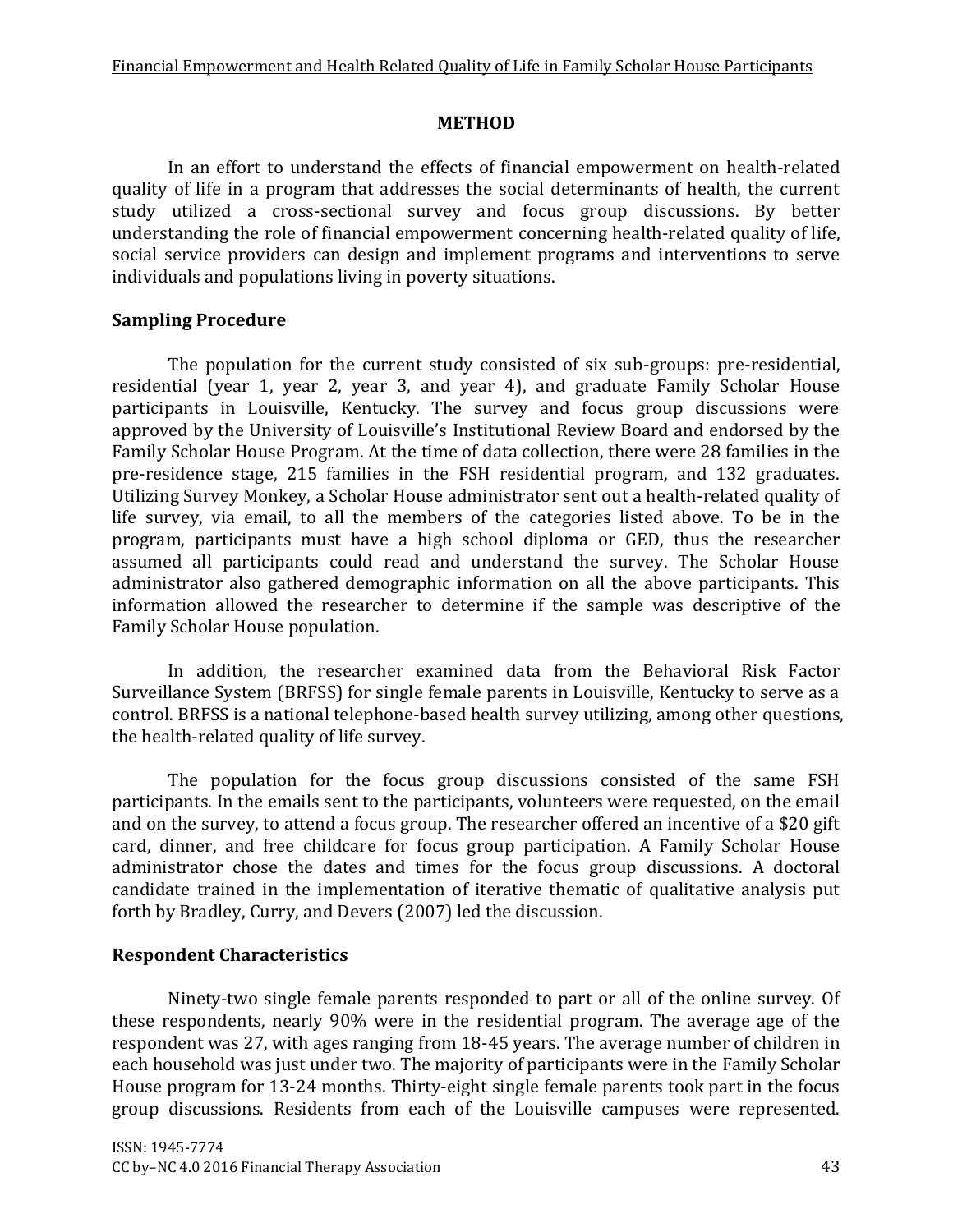Based on demographics of the full Family Scholar House population, the sample populations were representative of the full FSH population.

#### **Instrumentation**

For the online survey, the researcher utilized four core questions from the Centers for Disease Control and Prevention's health-related quality of life survey. The CDC and partners developed an assessment tool to measure HRQoL [\(Centers for Disease Control and](#page-18-5)  [Prevention, 2000;](#page-18-5) [Moriarity, Zach, & Kobau, 2003\)](#page-19-6). Criterion validity testing shows the HRQoL to be valid when compared to the "gold standard" of quality of life scales: the SF-36 [\(Moriarty & Zach, 1999\)](#page-19-7). Test-retest reliability scored moderately to excellently reliable (i.e., 0.58-0.75; [Andresen, Catlin, Wyrich, & Jackson-Thompson, 2003\)](#page-18-11).

Anonymity of survey respondents was preserved through utilization of an online survey tool. Responses were anonymous. Confidentiality was preserved as no identifying information was given to the researcher. The Family Scholar House administrators emailed to FSH participants a link to the online survey.

Focus group discussions consisted of 10-15 participants for each group. These groups were held in a community room on a Family Scholar House campus and were recorded by the researcher. At the beginning of the discussions, the researcher explained the goal of hearing any and all viewpoints, re-assuring that there was no right or wrong answers to the questions posed, and that no identifying information would be utilized in the research study. To ensure representation from all campuses for the focus groups, discussions were held at three different Family Scholar House locations.

### **Measurements**

**Health-related quality of life questions.** The HRQoL measure consisted of the following four questions:

- 1. Would you say that in general your health is *excellent, very good, good, fair*, or *poor*?
- 2. Now thinking about your physical health, which includes physical illness and injury, for how many days during the past 30 days was your physical health *not* good?
- 3. Now thinking about your mental health, which includes stress, depression, and problems with emotions, for how many days during the past 30 days was your mental health *not* good?
- 4. During the past 30 days, for about how many days did poor physical or mental health keep you from doing your usual activities, such as self-care, work, or recreation?

**Financial empowerment questions.** The following questions were asked in the focus group discussions: From your perspective, what are some of the more important parts of the Family Scholar House program? What is different about your life after entering the Scholar House program? What do you do differently than you did before entering the Family Scholar House program? Has the program affected your ability to take care of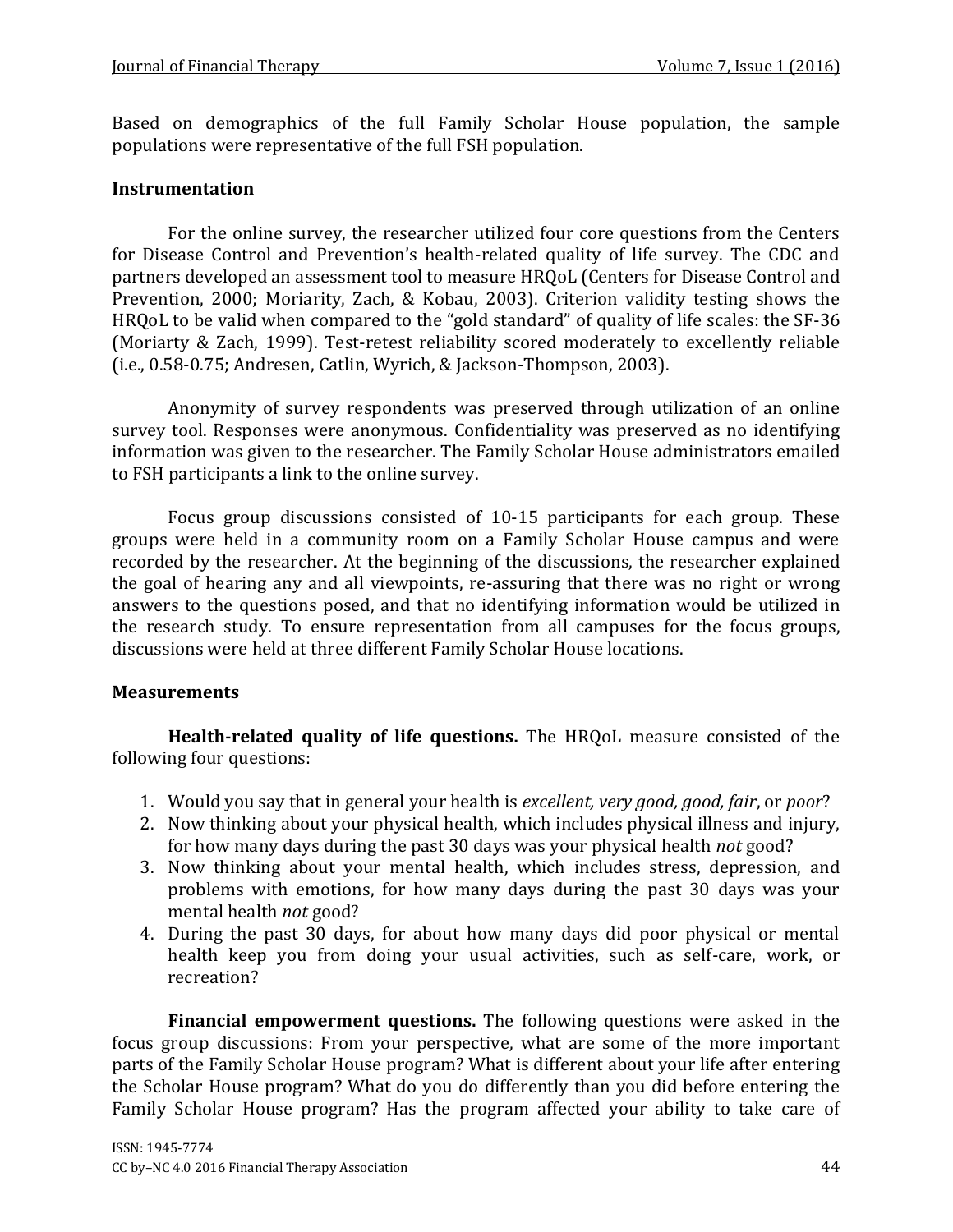yourself financially? How? Have the financial success classes changed how you deal with your money? How? When you think about your health, what would you consider to be "good health"? Has your health changed since you've entered the program? How?

## **Analysis**

The data were positively skewed and therefore non-normal (failing an assumption of the tests used in this study). Thus, the data were transformed utilizing a  $log + 1$ transformation (Howell, 2013). Analyses were computed with SPSS 21.0 (2012).

The researcher used a one-way analysis of variance (ANOVA) to test for statistical differences between the means of multiple groups. Participants were divided into five groups according to time in the Family Scholar House program (0-12 months, 13-24 months, 25-36 months, 37+ months, graduate) and a sixth matched Behavioral Risk Factor Surveillance System (BRFSS) group. Marital status (single), number of children in the household (≥1), gender (female), age (18-49 years) and location (Jefferson Co. Kentucky) matched the BRFSS group. There were only two participants from the pre-resident group; no quantitative analyses were conducted with this sub-sample. The analysis tested for differences between the means of the six groups regarding the core four HRQoL questions.

The researcher transcribed, verbatim, the focus group discussions. Following the iterative thematic analysis methods put forth by Bradley et al. (2007), these transcripts were reviewed, coded, and organized into groups based on the support systems in place at the Family Scholar House (i.e., housing, academics, finances, community, health and wellness). Within these groups, the researcher organized specific quotes from the discussion group transcription into related themes. After this initial coding, a secondary coding process occurred. During the secondary coding process, the researcher looked for common themes among the data already present on the table. This process moved from a micro to a macro look at the data. A final thematic coding was presented to a Family Scholar House administrator for clarity and understanding, thus affirming and validating the data analysis (Bradley et al., 2007).

#### **RESULTS**

# **Health-related quality of life**

A statistically significant difference was found in the number of mentally unhealthy days per month for the six groups,  $F(5, 137) = 3.4$ ,  $p = .006$ ,  $\eta^2 = .11$  (see Table 1). Pairwise post-hoc comparisons using the Bonferroni test indicated that the log transformation of mean days of mental health score for the 0-12 month group  $(M = .84, SD = .53)$  was significantly different from the mean days of mental health score for the BRFSS group, *M* = .43, *SD* = .51, *t*(5) = 1.77, *p* = .003) (see Table 2). A second statistical difference was found in health ranking, *Excellent* (5) to *Poor* (1), for the six groups,  $F(5, 137) = 2.36$ ,  $p = .04$ ,  $\eta^2$ = .08] (Table 1). Pair-wise post-hoc comparisons using the Bonferroni test failed to find significant differences between the means. The mean health ranking score for the 13-24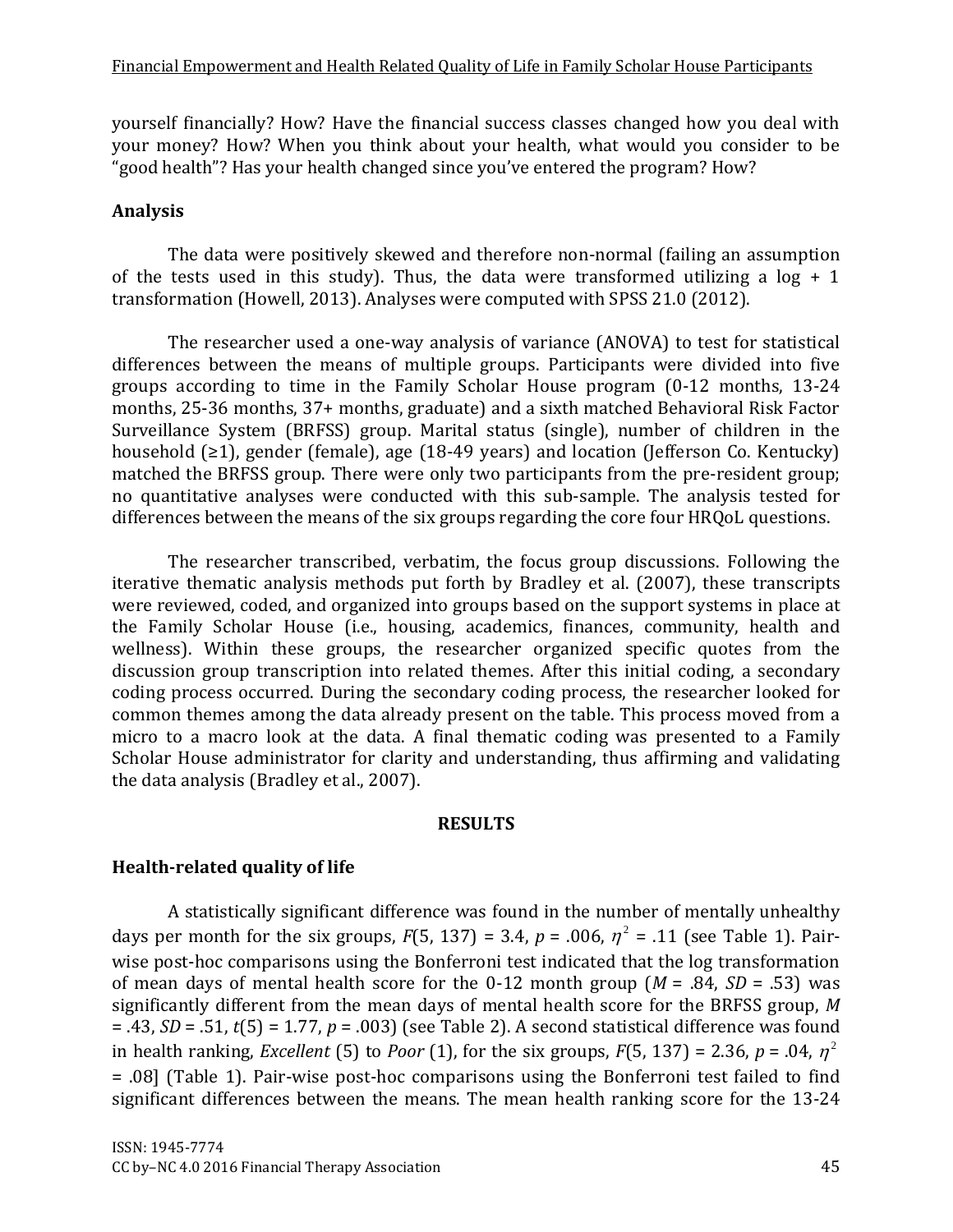month group ( $M = .66$ ,  $SD = .11$ ) was not significantly different from the mean health ranking score for the BRFSS group,  $M = .57$ ,  $SD = .13$ ,  $t(5) = 1.54$ ,  $p = .067$  (see Table 3).

Table 1

*One-way Analysis of Variance for Differences in Group Means*

|                          |                             | $\mathrm{d}\mathrm{f}$ | Sum of Squares | $\mathbf F$ | Sig.     |
|--------------------------|-----------------------------|------------------------|----------------|-------------|----------|
|                          | Between<br>Groups           | 5                      | 0.321(0.064)   | 0.274       | 0.926    |
| Physcal<br>Health        | Within<br>Groups            | 136                    | 31.864 (0.234) |             |          |
|                          | Total                       | 141                    | 32.185         |             |          |
| Mental<br>Health         | Between<br>Groups           | 5                      | 4.564 (0.913)  | 3.41        | $0.006*$ |
|                          | Within<br>Groups            | 137                    | 36.669 (0.268) |             |          |
|                          | Total                       | 142                    | 41.233         |             |          |
| Activity<br>Restriction  | Between<br>Groups<br>Within | 5                      | 1.634 (0.327)  | 1.505       | 0.193    |
|                          | Groups                      | 116                    | 25.18 (0.217)  |             |          |
|                          | Total                       | 121                    | 26.814         |             |          |
| <b>Overall</b><br>Health | Between<br>Groups           | $\overline{4}$         | 0.054(0.011)   | 0.247       | 0.941    |
|                          | Within<br>Groups            | 136                    | 5.952 (0.044)  |             |          |
|                          | Total                       | 141                    | 6.006          |             |          |
| Health<br>Rating         | Between<br>Groups<br>Within | 5                      | 0.184(0.037)   | 2.364       | $0.043*$ |
|                          | Groups                      | 137                    | 2.132 (0.016)  |             |          |
|                          | Total                       | 142                    | 2.316          |             |          |

*Note.* Sig. at p<.05 level.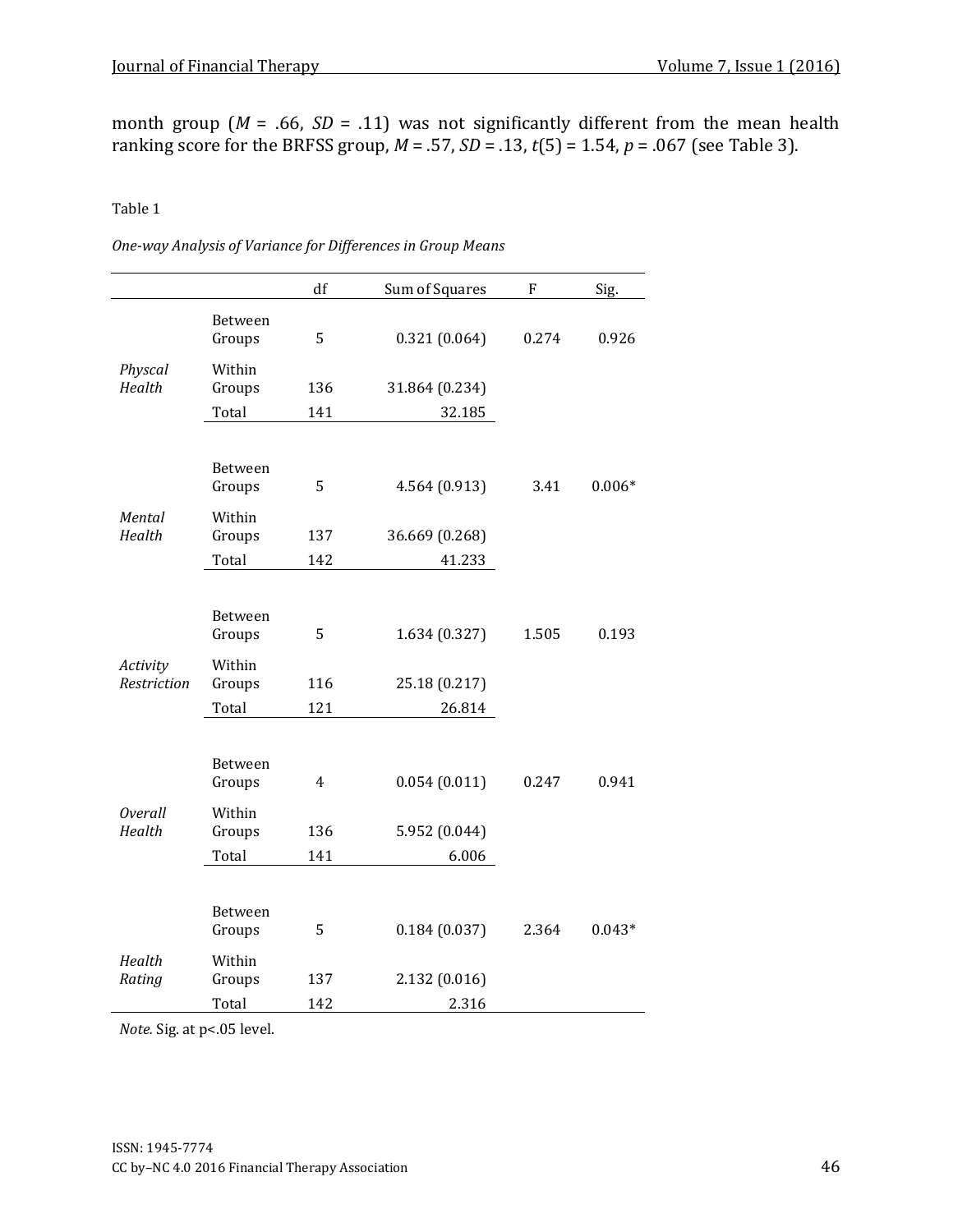## Table 2





Error bars: 95% CI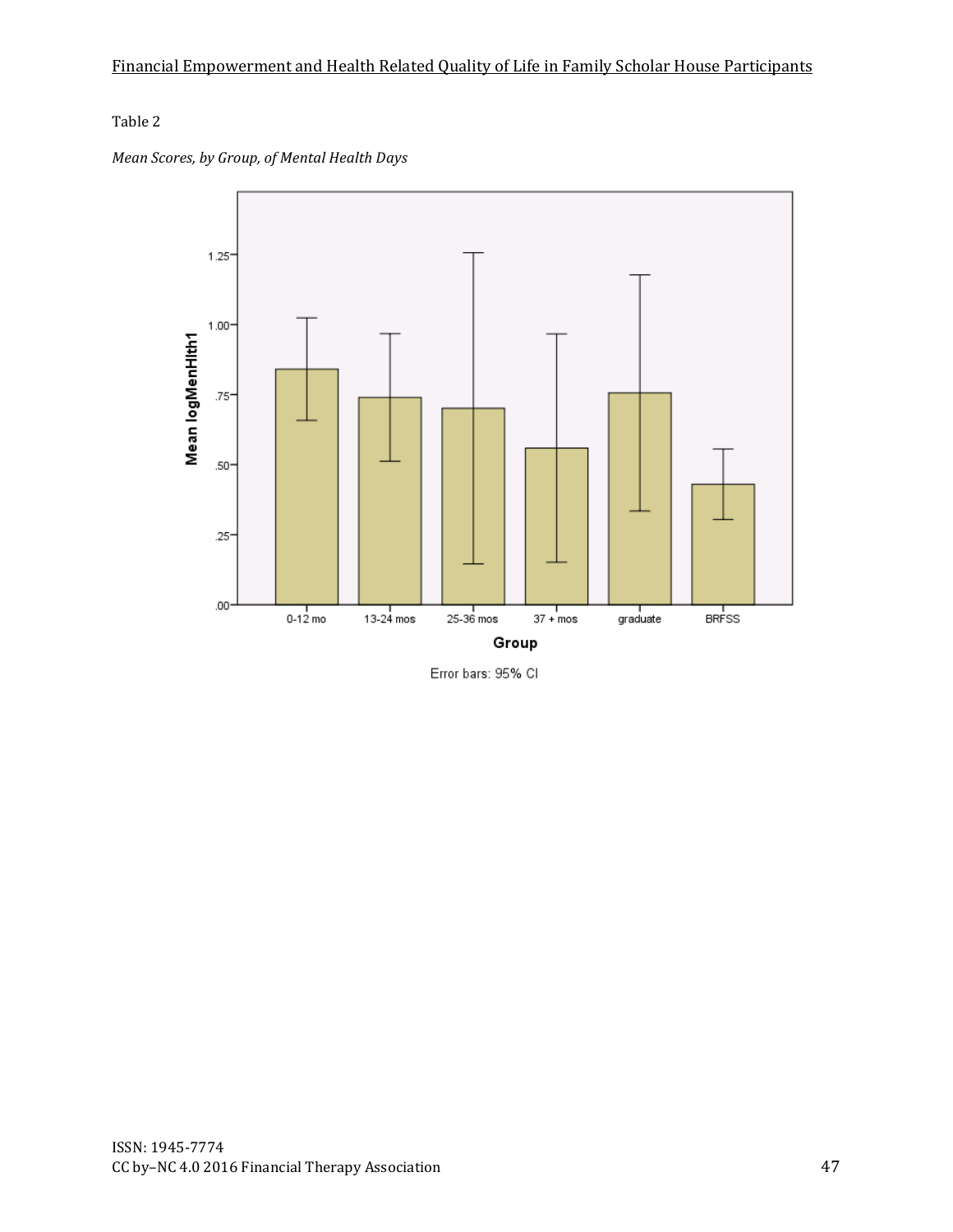#### Table 3

*Mean Scores, by Group, of Health Rating*



Error bars: 95% CI

### **Financial Empowerment and health-related quality of life**

Utilization of the Cumulative Inequality Theory (CIT; DiPrete & Eirich, 2005) assisted with understanding the resulting themes from the focus group discussions. Primarily, the main ideas of inequality leading to risk exposure and cumulative inequality leading to higher mortality rates provided a theoretical framework to explore the relationship between financial empowerment and the themes found in the discussion.

The primary theme to arise from the focus group discussions was stress reduction. The different components of the Family Scholar House program reduced stress in the participants' lives in a variety of ways. The following individual participation quotations (noted by italics) were a sample of the responses given for each question. Quotes were chosen based on their representativeness of the average responses of the participants.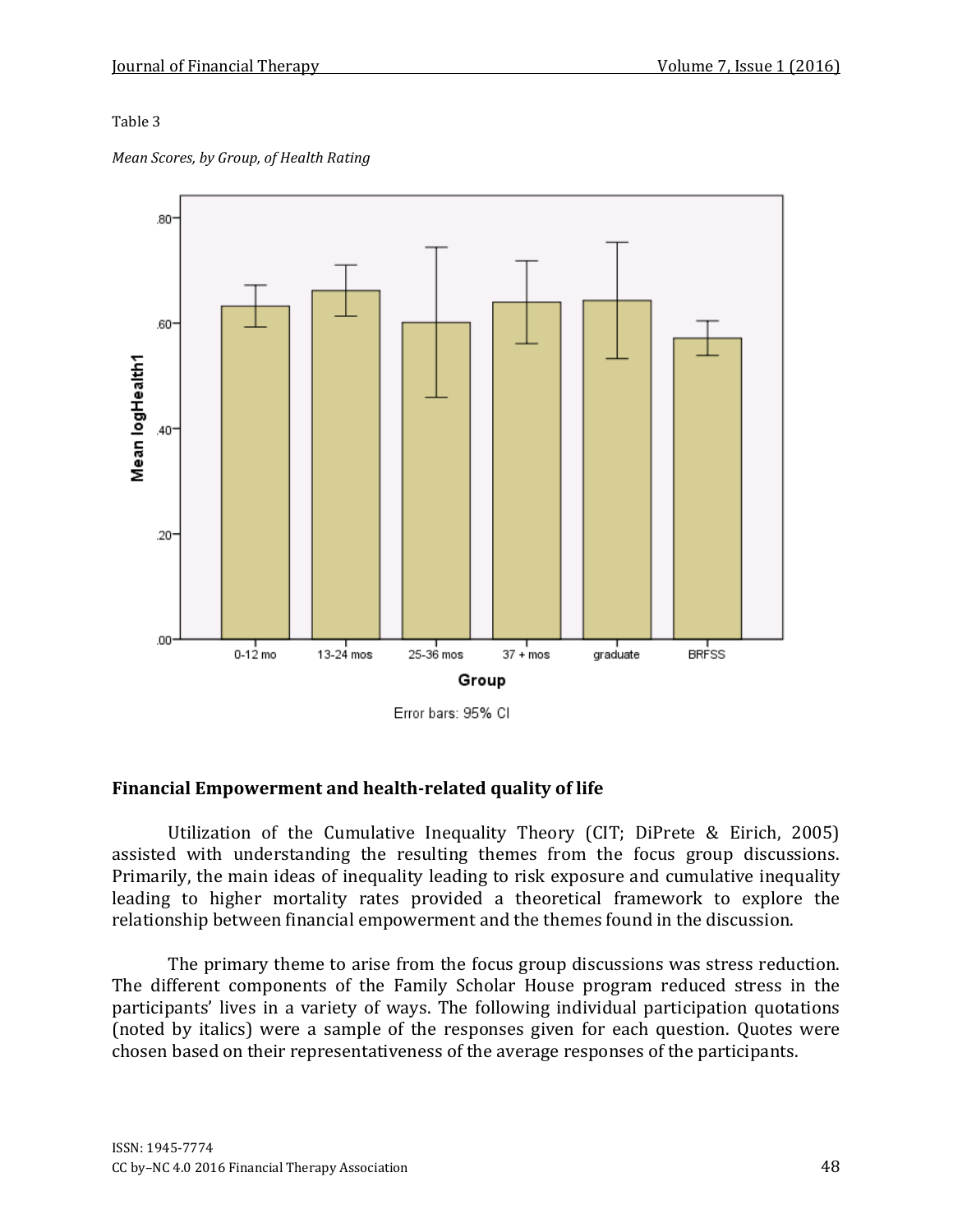*"Just being in this program alone has lifted a lot of stress. I mean, I still have my daily stress, everyone does. But I feel like this program has just lifted a lot off of my plate so I don't have to worry about stuff all the time. Because of their support, I don't have to worry."*

*"Being in Family Scholar House kind of takes the edge off. You're not so angry all the time, or bitter or frustrated with being in a situation you are."*

The above quotations explained the stress reduction and subsequent mental health benefits provided by the Family Scholar House program. As stress of housing, finances, and money for school were relieved, participants noted mental health improvements in themselves. This finding follows the CIT model, demonstrating that the disadvantages faced by people in poverty situations may contribute to poor health-related quality of life. With the reduction of stress, mental health, a contributor to health-related quality of life, improved.

In addition, as the focus group questions became more directed towards finances, a secondary theme of being able to save money emerged. This contributed towards the reduction in stress and improved mental health of the participants.

*"I've been saving money and making better choices with my money. Family Scholar House has helped me with that a lot."*

# *"I've been able to save money for when I move out."*

Several residents also cited the future funds program. With this program, participants were required to give Family Scholar House ten dollars per month that is placed into a fund for the resident. Upon leaving the program, this money is returned to the resident. Knowing that this money will be available upon graduation, residents commented on feeling secure and less apprehensive (noted as advantages in the CIT) about leaving the program, again improving the mental health of the participants.

Besides the future funds, residents had the ability to increase short and long-term savings within their overall budget due to lower rent and bills. With the monthly savings, residents paid cash for vehicles, saved money for homes, paid off debt and were able to stop living on credit cards.

*"They pay our internet and show you that you don't have to have cable. That's \$40 a month. You can do Netflix for \$8. They always make sure you know your options so you don't put a financial strain on yourself."*

*"Instead of always struggling, Family Scholar House showed me how to manage my money so I can pay for stuff that I need, like LG&E. I can get caught up and not be behind all the time or in debt."*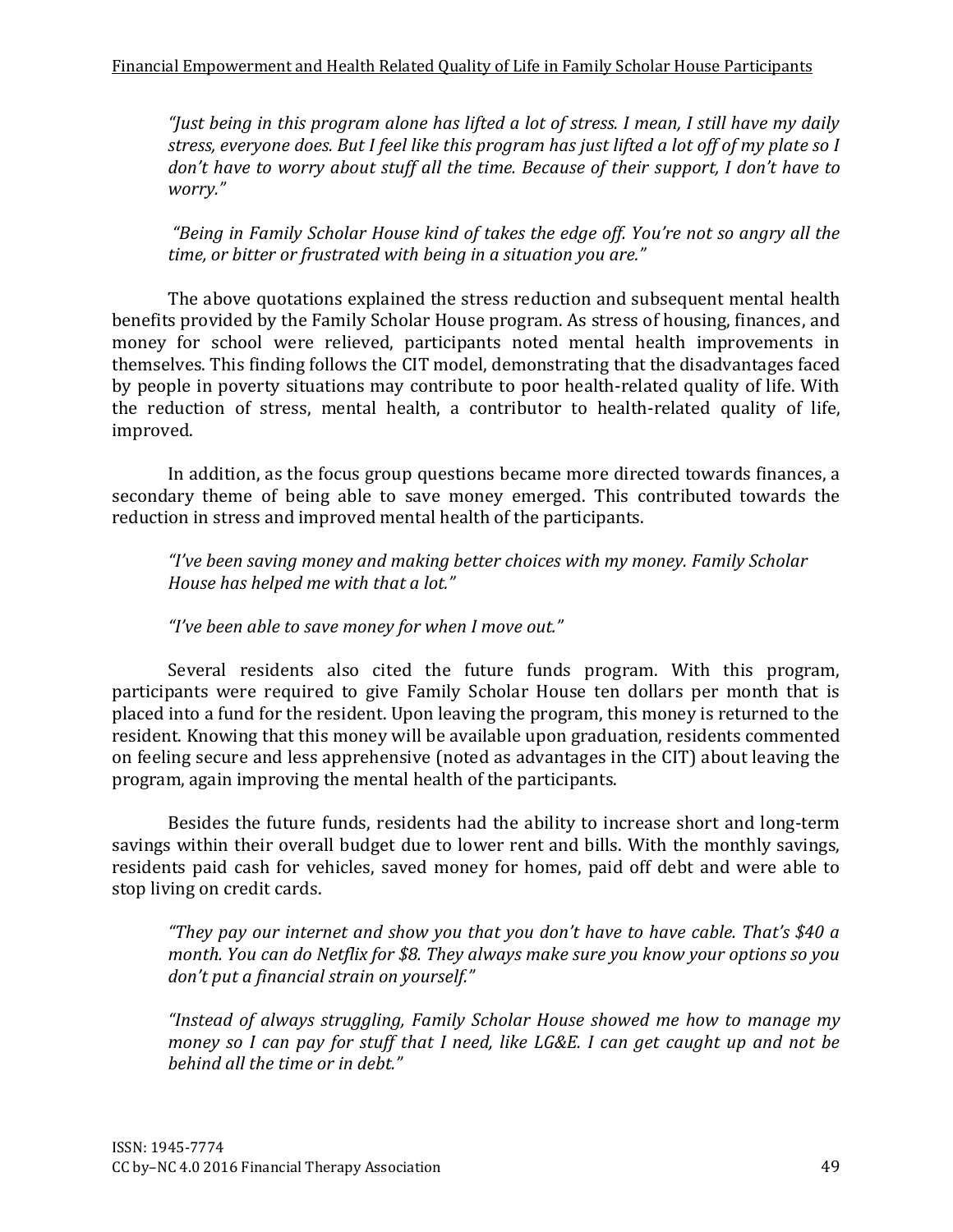Residents felt empowered by paying for big purchases (car) in full and noted security in having money set aside for unexpected bills such as car repairs or medical bills. These factors contributed to improved mental health afforded to populations with financial security. According to the cumulative inequality theory, advantages (seen in FSH as debt elimination, increased savings and financial security) improve opportunities for events that contribute to positive mental health and health-related quality of life. Residents were able to save money (advantage) and thus no longer faced significant financial risk with purchases or bills (opportunity). As a result, their mental and emotional stress decreased and their mental health improved.

In addition, several residents mentioned the support of Family Scholar House through "the basement" and holiday support. The basement contains food, clothing and furniture that are available to all participants. Some residents were able to get full living room sets, desks, and dressers as well as clothing for themselves and their children. The food pantry provided essentials towards the end of the month when money was scarce. Family Scholar House sponsors provide holiday family meals and gifts, alleviating the stress of proving extras and reducing debt accumulation commonly seen during the holiday season.

*"The food pantry is a very nice program. If I am low on food, I can go get cereal, canned goods, and things like that. It all helps a lot. Saves you money if you need to go grocery shopping."*

*"At Thanksgiving, they will have free turkeys and free meals that you can come and pick up. And Christmas is one of the biggest things for people who celebrate Christmas and they can't afford to get their kids anything. Somebody else provides everything for them. Just about anything you want."*

The inability to provide necessities or holiday extras for themselves or their children was stressful. The Family Scholar House program provided these items (noted in the CIT as an advantage), improving the resident's financial security, reducing stress, and improving mental health. Though residents did not improve their socio-economic status, the advantages provided by the Family Scholar House did allow them opportunities (holiday celebrations with minimalized financial stress) afforded to higher SES populations.

Finally, discussion arose regarding how the financial classes may have changed participant's money management knowledge and skills. The ability to understand finances, including credit, banking, budgeting, and taxes was a common theme that surfaced.

*"They point out a lot of expenses that you don't realize how much you're spending until it's pointed out to you. Like how much I spend on coffee. It adds up."*

*"They have classes that teach you how to manage your finances which help you balance your rent and the utilities you have. These are things that maybe your parents didn't teach you."*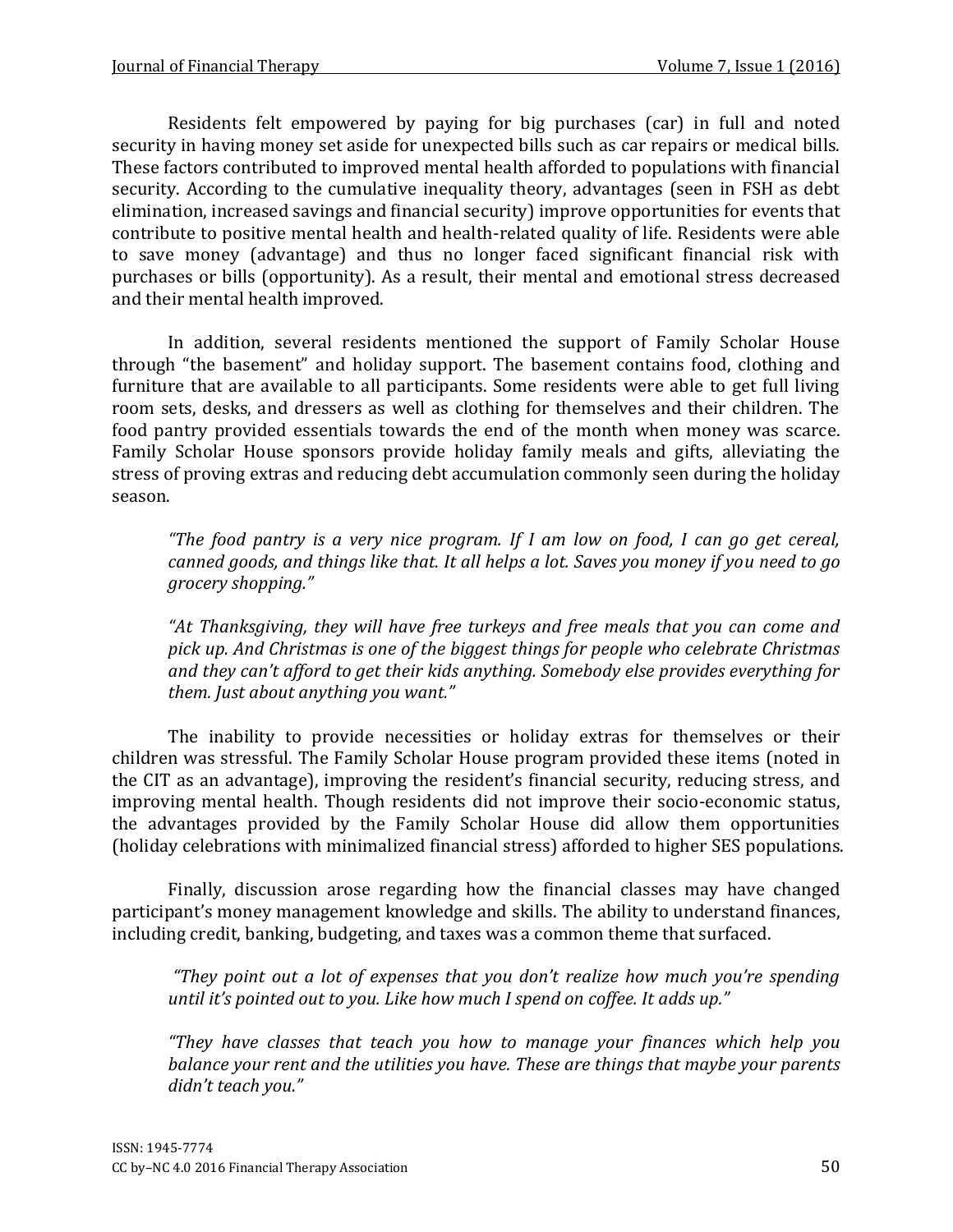Residents, many for the first time, learned how to live on a budget, the difference between needs (LG&E bills) and wants (cable TV), and the different banking and credit card options. Being knowledgeable regarding their finances improved their financial empowerment, as they felt confident in their financial decisions. This, again, reduced stress due to unpaid bills or unexpected fees. As the participants better understood their options, they made wise financial choices. Thus, their financial struggles were better controlled, empowering the residents and improving their mental health.

#### **DISCUSSION**

Using a health-related quality of life survey, the current study noted improvements in mental health days, a contributor to health-related quality of life outcomes, and the general health rating among Family Scholar House participants. Upon graduation from the Family Scholar House program, resident's mental health and general health rating were no longer significantly different from a comparison group. In focus group discussions, a common theme of stress reduction emerged. People living in the lower SES categories experience higher levels of stress that are associated with poor mental and general health [\(Backlund et al., 2007;](#page-18-2) [Gallo & Matthews, 2003;](#page-19-8) [Myers, 2009\)](#page-19-9). More specifically, mothers report fatigue and chronic mental and physical health problems resulting from financial strain, parenting stress, and lack of support [\(Oyserman, Bybee, Mowbray, & Kahng, 2004;](#page-20-12) [Schwartz, Bybee, Spang, Rueda-Reidl,](#page-19-9) & Oyserman, 2000). Following the Cumulative Inequality Theory, the Family Scholar House support alleviated several inequalities previously faced by the residents (i.e., housing, education, health and wellness, community support, economic stability). This reduction of inequality may have contributed to stress reduction, financial security, financial empowerment, and thus, an improved state of mental health.

Focusing primarily on the stress reduced due to economic stability (one of the social determinants of health), the residents were not as anxious about life during or after the program. The advantages provided by FSH reduced the stressors commonly noted among populations in poverty. First, the resident knew they had money put aside in their Future Funds account and trusted that these funds would support them as they transitioned out of the Family Scholar House apartments and into a new career and possibly a home of their own. Second, saving money outside of these funds also reduced stress by giving residents the opportunity to purchase larger items with cash, eliminating the monthly credit card bills. One resident paid cash for her first car; other residents commented on the ability to buy items for their apartment, their children and themselves without having the worry of debt accumulation. Third, residents noted the stress reduction that would normally arise from unexpected bills. Car repairs or medical bills were not as devastating. As one resident noted, "I didn't want to spend the money on getting my car fixed, but I had it to spend." Fourth, with money saved and debt paid off, residents could use tax returns for something other than bills; again, a first for many of the residents.

The saving of money came not only because of the financial support provided by the Family Scholar House, but also because the financial success classes enabled the residents to manage their money, ensuring that bills were paid on time and expenditures were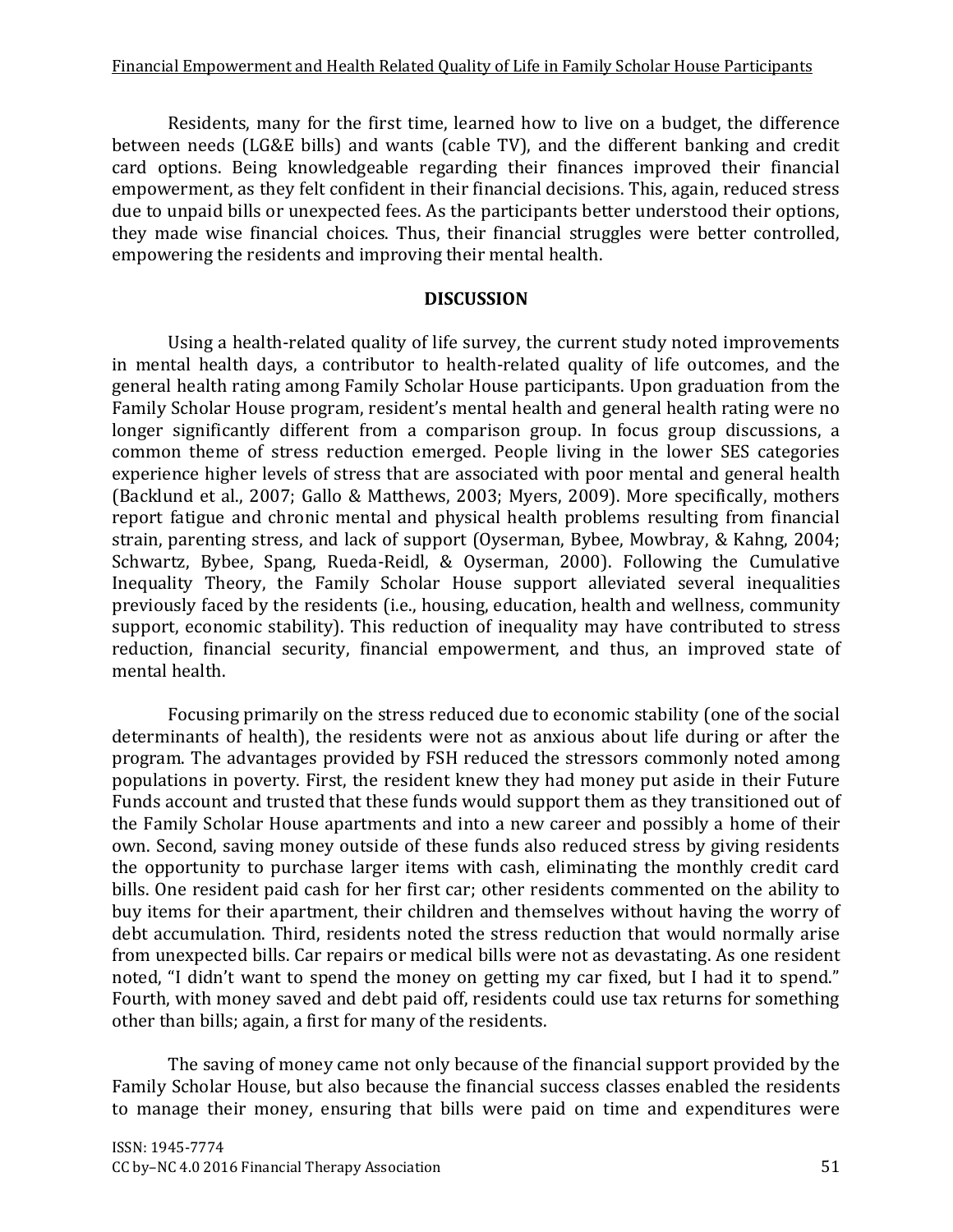prioritized and stayed within the monthly budget. As one resident commented, "I had no idea how much money I was spending on buying coffee each morning. Now I own a travel mug and a coffee pot. And that saves me money each month." Multiple components of the Family Scholar House program work to address the social determinants of health, including economic stability, and alleviate stress caused by limited finances. These findings support research on financial literacy where behavior changes, such as increased savings and decreased debt, are seen as positive financial health outcomes [\(Grimes, Rogers, & Smith,](#page-19-10)  [2010;](#page-19-10) [NYC Department of Consumer Affairs Office of Financial Empowerment, 2013;](#page-20-11) [Phillips & Stuhldreher, 2011;](#page-20-13) [Rothwell & Han, 2010;](#page-20-14) [Willenbrink, 2015\)](#page-21-2).

This study adds to the current literature regarding social determinants of health, as well as financial empowerment. Health improvements were found in a program that addressed each of the social determinants of health, with a specific curriculum related to economic stability. Due to improved financial stability, residents had reduced stress and anxiety levels related to their financial circumstances. Thus, at the clinical and programming level, education and guidance on financial security and the subsequent financial empowerment needs consideration. Social workers assisting clients with food stamps or housing vouchers need to provide education on budgeting, debt reduction and other concepts of financial security. In addition, programs designed to work with impoverished populations, such as the various city and state agency programs, must consider and address all the social determinants of health if true reform is expected. As demonstrated by the mental health improvements seen in the Family Scholar House participants, financial education, empowerment, and security are essential to improving the overall health of impoverished populations.

# **Limitations**

This study is not without limitations. Primarily, the design of the study limits the generalizability of the findings. As the participants were all from one intact group and voluntarily chose to be in the study, random selection was not utilized therefore the results cannot infer causation nor be expected in other populations. Resources may inhibit researchers' abilities to address this limitation. Therefore, other programs designed to alleviate poverty should be examined to note similar findings.

A second limitation is due to cross-sectional data collection. This method may fail to give a true reflection of participants' state of health. Future studies should address this limitation by tracking the participants from program entry to exit, collecting data at specified periods over the long-term to note possible trends and ensure results truly reflect the population.

# **Conclusion**

The Family Scholar House program, with a mission of alleviating poverty by increasing self-sufficiency, addresses each of the five social determinants of health, including a curriculum that focused on economic stability. Findings from this study suggest that the various supports put in place by the Family Scholar House program reduce stress,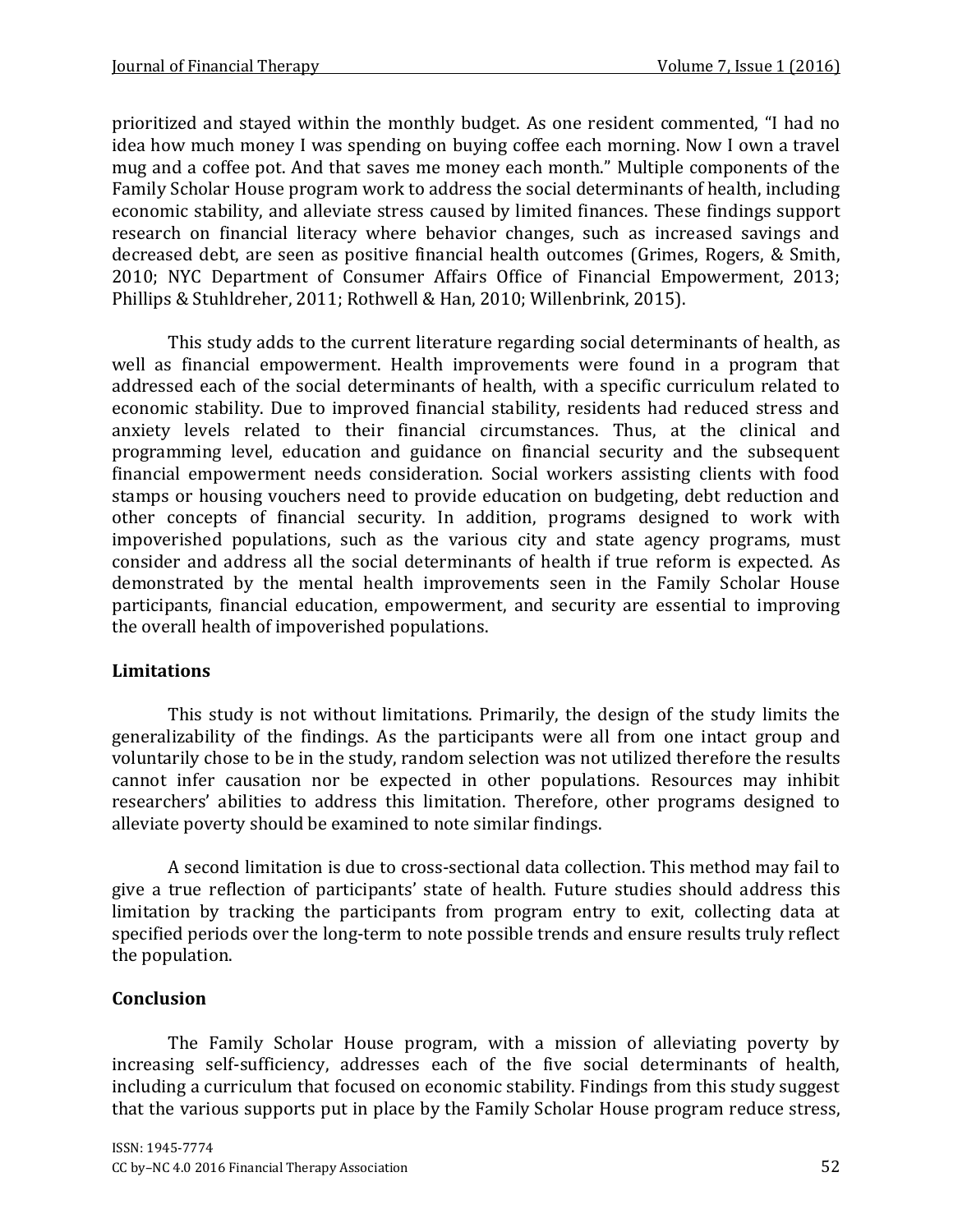which may improve the mental health of the residents. Specifically, data suggests that the increased financial knowledge, empowerment, and stability reduced stress levels and improved mental health among the Family Scholar House residents. State agency programs and social workers in clinical environments educating and guiding people in poverty need to address all the social determinants of health if poverty is to be reduced and health improvements noted. Minimally, community support programs, clinicians and caseworkers should include financial empowerment curriculum as a component within the resources currently being provided to populations in poverty.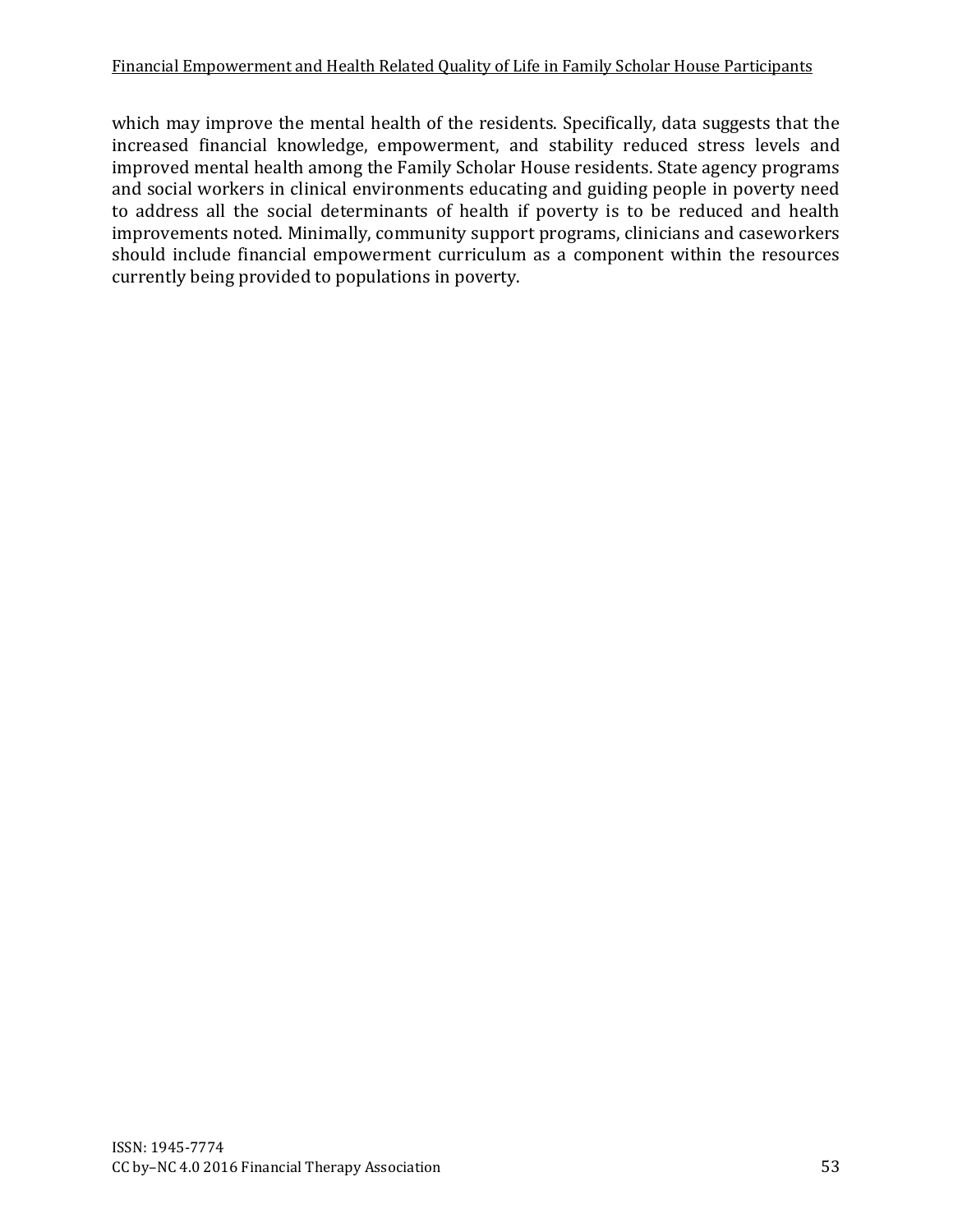## **REFERENCES**

- <span id="page-18-1"></span>Adler, N. E., Boyce, T., Chesney, M. A., Cohen, S., Folkman, S., Kahn, R. L., & Syme, S. L. (1994). Socioeconomic status and health: The challenge of the gradient. *American Psychologist, 49*(1), 15-24.
- <span id="page-18-4"></span>Alexander, M. (2012). *The New Jim Crow*. New York, NY: The New Press.
- <span id="page-18-11"></span>Andresen, E., Catlin, T., Wyrich, K. W., & Jackson-Thompson, J. (2003). Retest reliability of surveillance questions on health related quality of life (Abstract). *Journal of Epidemilogy Community Health, 57*(5), 339-343.
- <span id="page-18-2"></span>Backlund, E., Rowe, G., Lynch, J., Wolfson, M., Kahn, R. L., & Sorlie, P. D. (2007). Income inequality and mortality: a multilevel prospective study of 521 248 individuals in 50 US states. *International Journal of Epidemiology, 36*(3), 590-590. Retrieved from http://search.ebscohost.com/login.aspx?direct=true&db=aph&AN=26094537&site =ehost-live
- <span id="page-18-3"></span>Baker, D. W., Sudano, J. J., Albert, J. M., Borawski, E. A., & Dor, A. (2001). Lack of health insurance and decline in overall health in late middle age. *The New England Journal of Medicine, 345*(15), 1106-1112.
- Bradley, E. H., Curry, L. A. & Devers, K. J. (2007). Qualitative data analysis for health services research: Developing taxonomy, themes, and theory. *Health Services Research, 42,* 1758-1772. doi: 10.1111/j.1475-6773.2006.00684.x
- <span id="page-18-7"></span>Brooks, J., & Wiedrich, K. (2012). *Assets & Opportunity Scoreboard: A Portrait of Financial Insecurity and Policies to Rebuild Prosperity in America*. Washington, D.C.: Corporation for Enterprise Development. Retrieved from http://assetsandopportunity.org/assets/2012\_scorecard.pdf
- <span id="page-18-5"></span>Centers for Disease Control and Prevention. (2000). *Measuring Healthy Days*. Atlanta, GA: Department of Health and Human Services. Retrieved from http://www.cdc.gov/hrqol/pdfs/mhd.pdf.
- <span id="page-18-6"></span>Centers for Disease Control and Prevention. (2010). *Establishing a holistic framework to reduce inequities in HIV, viral hepatitis, STDs, and tuberclulosis in the United States*. Retrieved from http://www.cdc.gov/socialdeterminants/docs/SDH-White-Paper-2010.pdf
- <span id="page-18-8"></span>Clark, R. L., Morrill, M. S., & Allen, S. G. (2012). The role of financial literacy in determining retirement plans. *Economic Inquiry, 50*(4), 851-866. doi: 10.1111/j.1465- 7295.2011.00390.x
- <span id="page-18-9"></span>Collins, J. M., & O'Rourke, C. M. (2010). Financial education and counseling—Still holding promise. *Journal of Consumer Affairs, 44*(3), 483-498. doi: 10.1111/j.1745- 6606.2010.01179.x
- <span id="page-18-10"></span>Danes, S. (2012). *NEFE High School Financial Planning Program 2007 Curriculum Evaluation*. Retrieved from http://www.nefe.org/what-we-provide/programs-initiatives/nefehigh-school-financial-planning-program/hsfpp-2007-curriculum-evaluation.aspx
- DiPrete, T. A., & Eirich, G. M. (2005). Cumulative advantage as a mechanism for inequality: A review of theoretical and empirical developments. *Columbia University.* Retrieved from *http://www.columbia.edu/~tad61/CA\_AR112205.pdf*
- <span id="page-18-0"></span>Family Scholar House. (2014). Family Scholar House. Retrieved from http://familyscholarhouse.org/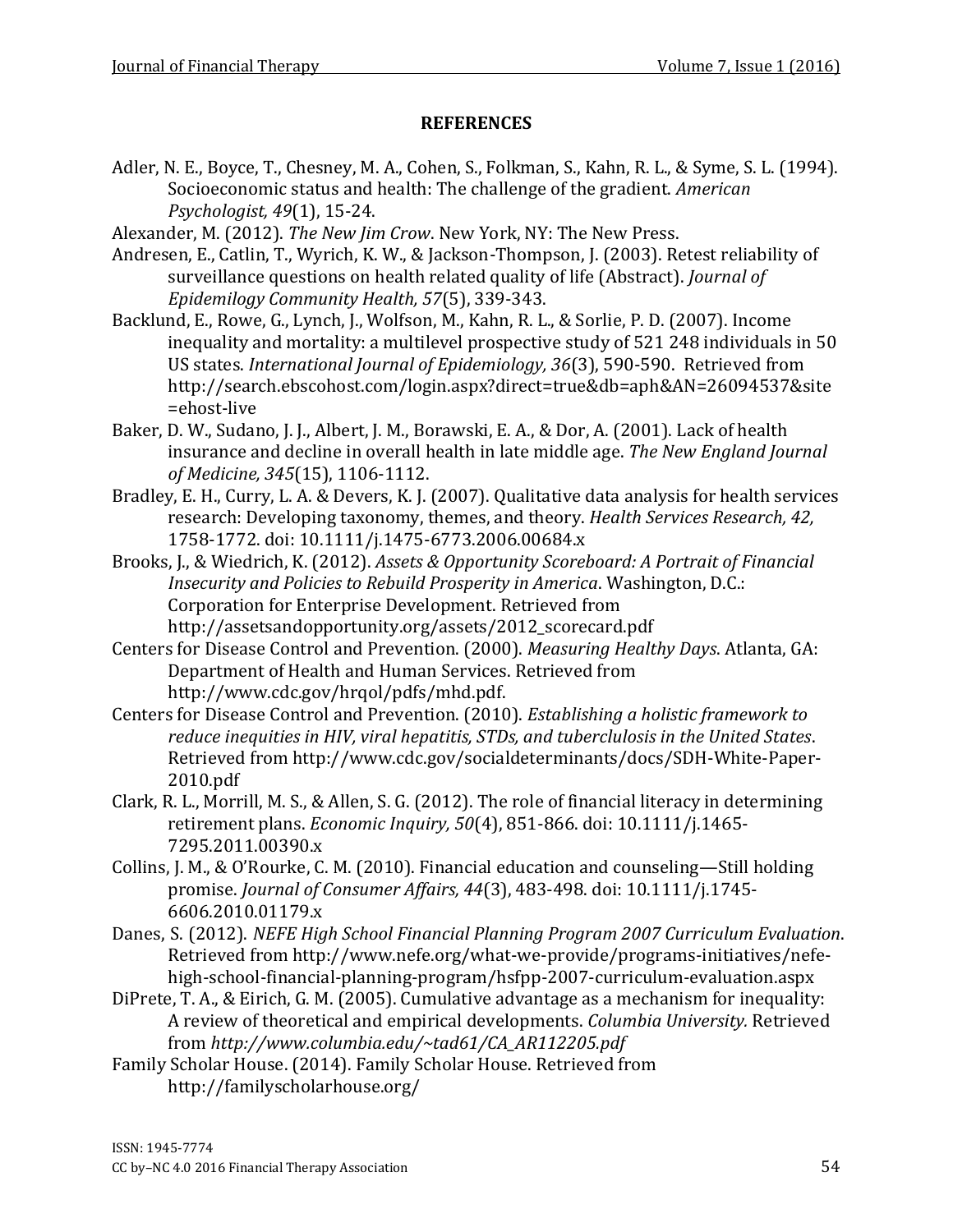- <span id="page-19-4"></span>Gale, W. G., Harris, B. H., & Levine, R. (2012). Raising household saving: Does financial education work? *Social Security Bulletin, 72*(2), 39. Retrieved from http://search.ebscohost.com/login.aspx?direct=true&db=f5h&AN=89253243&site= ehost-live
- <span id="page-19-8"></span>Gallo, L., & Matthews, K. A. (2003). Understanding the association between socioeconomic status and physical health: Do negative emotions play a role? *Psychological Bulletin, 129*(1), 10-51. doi: 10.1037>0033-2909.129.1.10
- <span id="page-19-10"></span>Grimes, P. W., Rogers, K. E., & Smith, R. C. (2010). High school economic education and access to financial services. *Journal of Consumer Affairs, 44*(2), 317-335. doi: 10.1111/j.1745-6606.2010.01171.x
- <span id="page-19-0"></span>Guggenheim, D. (Writer). (2010). Waiting for "Superman". In L. Chilcott (Producer).
- IBM Corp. (2012). IBM SPSS Statistics for Windows, Version 21.0, Armark, NY: IBM Corp
- <span id="page-19-5"></span>Letkiewicz, J. C., & Fox, J. J. (2014). Conscientiousness, financial literacy, and asset accumulation of young adults. *Journal of Consumer Affairs, 48*(2), 274-300. doi: 10.1111/joca.12040
- <span id="page-19-3"></span>Lynch, J. W., Harper, S., Kaplan, G. A., & DaveySmith, G. (2005). Associations between income inequality and mortality among US states: The Importance of time period and source of income data. *American Journal of Public Health, 95*(8), 1424-1430. doi: 10.2105/AJPH.2004.048439
- Lynch, J. W., Smith, G. D., Harper, S., & Hillemeier, M. (2004). Is income inequality a determinant of population health? Part 2. U.S. national and regional trends in income inequality and age- and cause-specific mortality. *Milbank Quarterly, 82*(2), 355-400. doi: 10.1111/j.0887-378X.2004.00312.x
- Lynch, J. W., Smith, G. D., Kaplan, G. A., & House, J. S. (2000). Income inequality and mortality: Importance to health of individual income, psychosocial environment, or material conditions. *BMJ: British Medical Journal, 320*(7243), 1200-1204. doi: 10.2307/25187854
- <span id="page-19-6"></span>Moriarity, D. G., Zach, M., & Kobau, R. (2003). *The Centers for Disease Control and Prevention's Healthy Days Measure -- Population tracking of perceived physical and mental health over time*. Retrieved from Atlanta, GA: http://www.hqlo.com/content/1/1/37
- <span id="page-19-7"></span>Moriarty, D., & Zach, M. (1999). Validation of the Centers for Disease Control and Prevention's healthy fays measures (abstract). *Quality of Life Research, 8*(7), 617.
- <span id="page-19-9"></span>Mowbray, C., Schwartz, M. C., Bybee, D., Spang, J., Rueda-Reidl, A., & Oyserman, D. (2000). Mothers with mental illness: Stressors and resources for parenting and living. *Families in Society: The Journal of Contemporary Social Service, 81*(2), 118-129.
- Myers, H. (2009). Ethnicity and socio-economic status-related stresses in context: An integrative review and conceptual model. *Journal of Behavioral Medicine, 32*, 9-19. doi: 10.1007/s10865-008-9181-4
- <span id="page-19-1"></span>Nesbitt, L., Harris, M., Hall, C., & Pallam, H. (2012). *Louisville Metro Health Status Report*. Retrieved from http://www.louisvilleky.gov/NR/rdonlyres/D83AC3D6-0C08-440C-B993-50BB258C573F/0/HealthreportFINAL\_12712.pdf
- <span id="page-19-2"></span>Nobles, J., Ritterman Weintraub, M., & Adler, N. E. (2013). Subjective socieconomic status and health: Relationships reconsidered. *Social Science & Medicine, 82*, 58-66. Retrieved from http://dx.doi.org/10.1016/j.socscimed.2013.01.021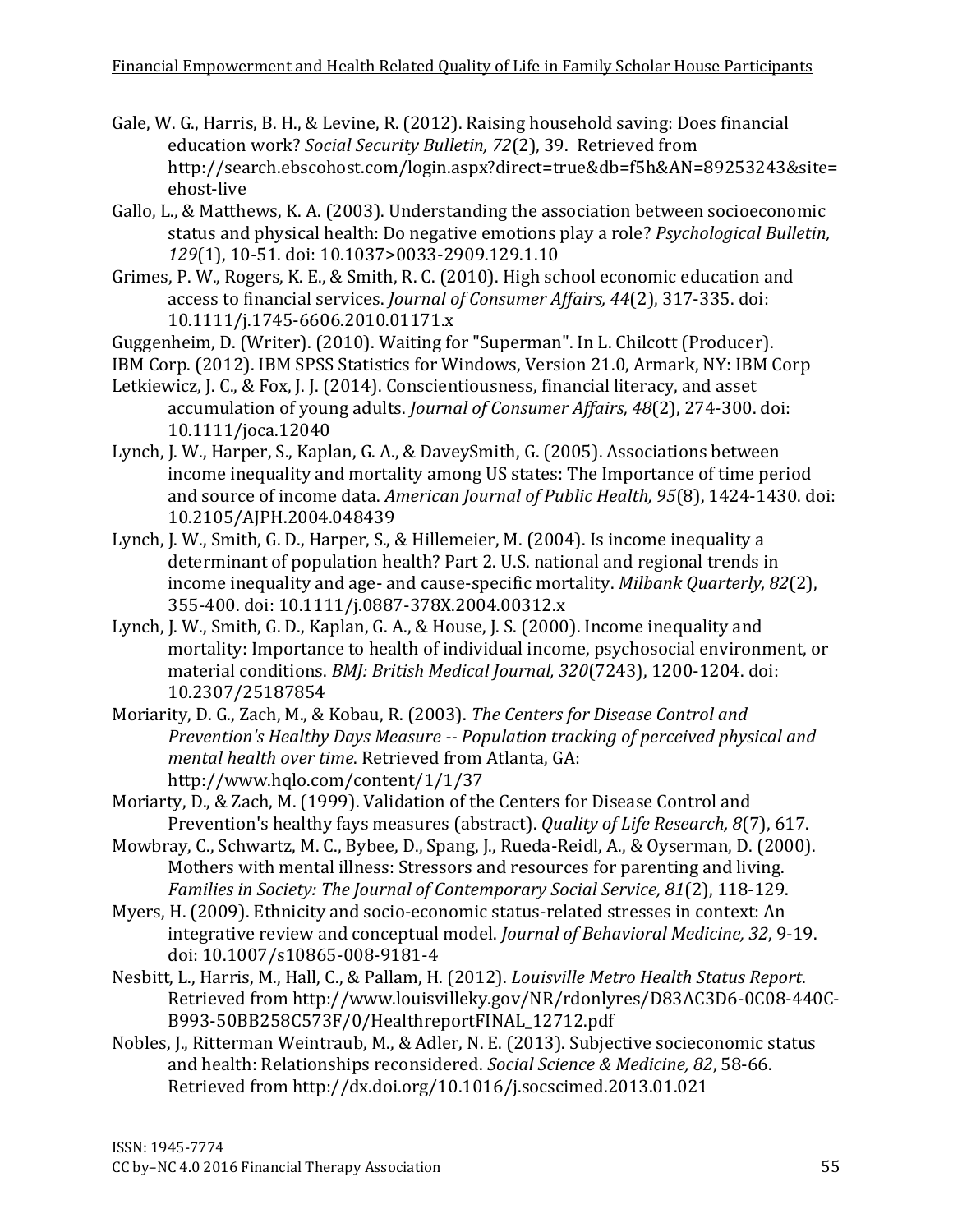- <span id="page-20-11"></span>NYC Department of Consumer Affairs Office of Financial Empowerment. (2013). *NYC Department of Consumer Affairs Office of Financial Empowerment: Progress Report, 2010-2013*. Retrieved from
- <span id="page-20-12"></span>Oyserman, D., Bybee, D., Mowbray, C., & Kahng, S. K. (2004). Parenting self-constructs of mothers with a serious mental illness: Efficacy, burden, and personal growth. *Journal of Applied Social Psychology, 34* (12), 2503-2523.
- <span id="page-20-13"></span>Phillips, L., & Stuhldreher, A. (2011). *Building Better Bank Ons*. Retrieved from http://sfofe.org/wp-content/uploads/2011/09/BBBO-final.pdf
- <span id="page-20-3"></span>Pickett, K., & Wilkinson, R. (2007). Child wellbeing and income inequality in rich societies: Ecological cross sectional study. *BMJ*, 1-7. doi: 10.1136/bmj.39377.580162.55
- <span id="page-20-4"></span>Pickett, K., & Wilkinson, R. (2015). Income inequality and health: A causal review. *Social Science & Medicine, 128*, 316-326.
- <span id="page-20-14"></span>Rothwell, D. W., & Han, C. K. (2010). Exploring the relationship between assets and family stress among low-income families. *Family Relations, 59*(4), 396-407. doi: 10.1111/j.1741-3729.2010.00611.x
- <span id="page-20-9"></span>The White House. (2014). Poverty. Retrieved from http://www.whitehouse.gov/issues/poverty/
- <span id="page-20-1"></span>U.S. Department of Health & Human Services. (2014a). Health-related quality of life and well-being. Retrieved from
	- http://www.healthypeople.gov/2020/topicsobjectives2020/overview.aspx?topicid  $=19$
- <span id="page-20-2"></span>U.S. Department of Health & Human Services. (2014b). Healthy People 2020. Retrieved from

http://www.healthypeople.gov/2020/topicsobjectives2020/overview.aspx?topicid  $=39$ 

- <span id="page-20-0"></span>United States Census Bureau. (2012). *Income, Poverty and Health Insurance Coverage in the United States: 2012*. Retrieved from http://www.census.gov/prod/2013pubs/p60- 245.pdf
- <span id="page-20-7"></span>United States Department of Agriculture. (2012). *Effects of the Special Supplemental Nutrition Program for Women, Infants, and Children (WIC): A Review of Recent Research*. Retrieved from http://www.fns.usda.gov/effects-special-supplementalnutrition-program-women-infants-and-children-wic-review-recent-research
- <span id="page-20-8"></span>United States Department of Agriculture. (2014). Supplemental Nutrition Assistance Program (SNAP). Retrieved from http://www.ers.usda.gov/topics/food-nutritionassistance/supplemental-nutrition-assistance-program-(snap).aspx
- <span id="page-20-10"></span>van Rooij, M. C. J., Lusardi, A., & Alessie, R. J. M. (2012). Financial literacy, retirement planning and household wealth. *The Economic Journal, 122*(560), 449-478. doi: 10.1111/j.1468-0297.2012.02501.x
- Wilkinson, R. G., & Pickett, K. (2007). The problems of relative derivation: Why some societies do better than others. *Social Science & Medicine, 65*, 1965-1978.
- <span id="page-20-5"></span>Wilkinson, R. G., & Pickett, K. (2008). Income inequality and socioeconomic gradients in mortality. *American Journal of Public Health, 98*, 699-704.
- <span id="page-20-6"></span>Wilkinson, R. G., & Pickett, K. (2009). Income inequality and social dysfunction. *Annual Review of Sociology, 35*, 493-512.